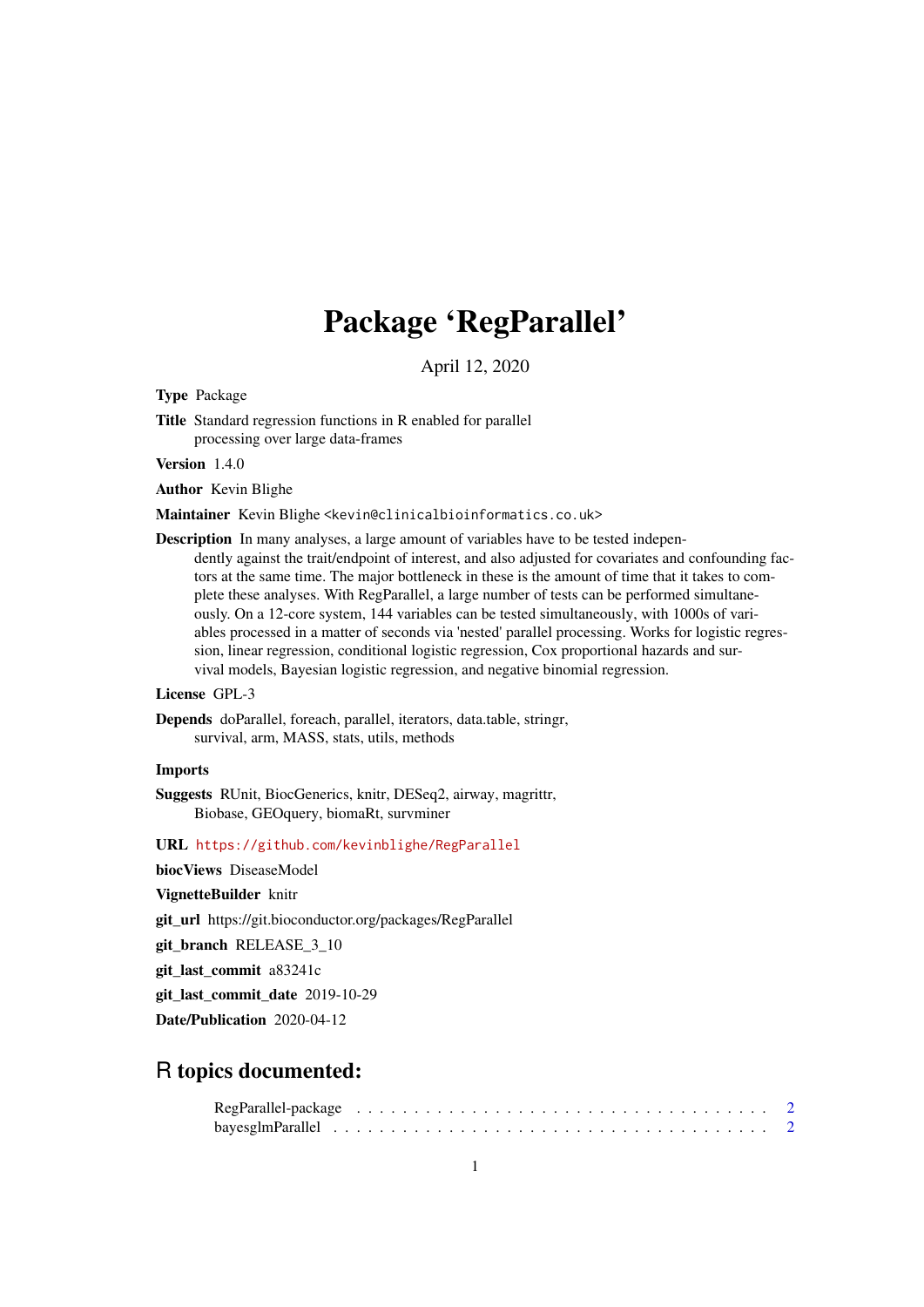# <span id="page-1-0"></span>2 bayesglmParallel

| Index |  |  |  |  |  |  |  |  |  |  |  |  |  |  |  |  |  |  |  |
|-------|--|--|--|--|--|--|--|--|--|--|--|--|--|--|--|--|--|--|--|

RegParallel-package *RegParallel: Standard regression functions in R enabled for parallel processing over large data-frames.*

#### Description

In many analyses, a large amount of variables have to be tested independently against the trait/endpoint of interest, and also adjusted for covariates and confounding factors at the same time. The major bottleneck in these is the amount of time that it takes to complete these analyses. With RegParallel, a large number of tests can be performed simultaneously. On a 12-core system, 144 variables can be tested simultaneously, with 1000s of variables processed in a matter of seconds via 'nested' parallel processing. Works for logistic regression, linear regression, conditional logistic regression, Cox proportional hazards and survival models, Bayesian logistic regression, and negative binomial regression.

| bayesglmParallel | Standard regression functions in R enabled for parallel processing |
|------------------|--------------------------------------------------------------------|
|                  | over large data-frames - Bayesian logistic regression              |

#### Description

This is a non-user function that is managed by RegParallel, the primary function.

#### Usage

```
bayesglmParallel(
  data,
  formula.list,
  FUN,
  variables,
  terms,
  startIndex,
  blocksize,
  blocks,
  APPLYFUN,
  conflevel,
  excludeTerms,
  excludeIntercept)
```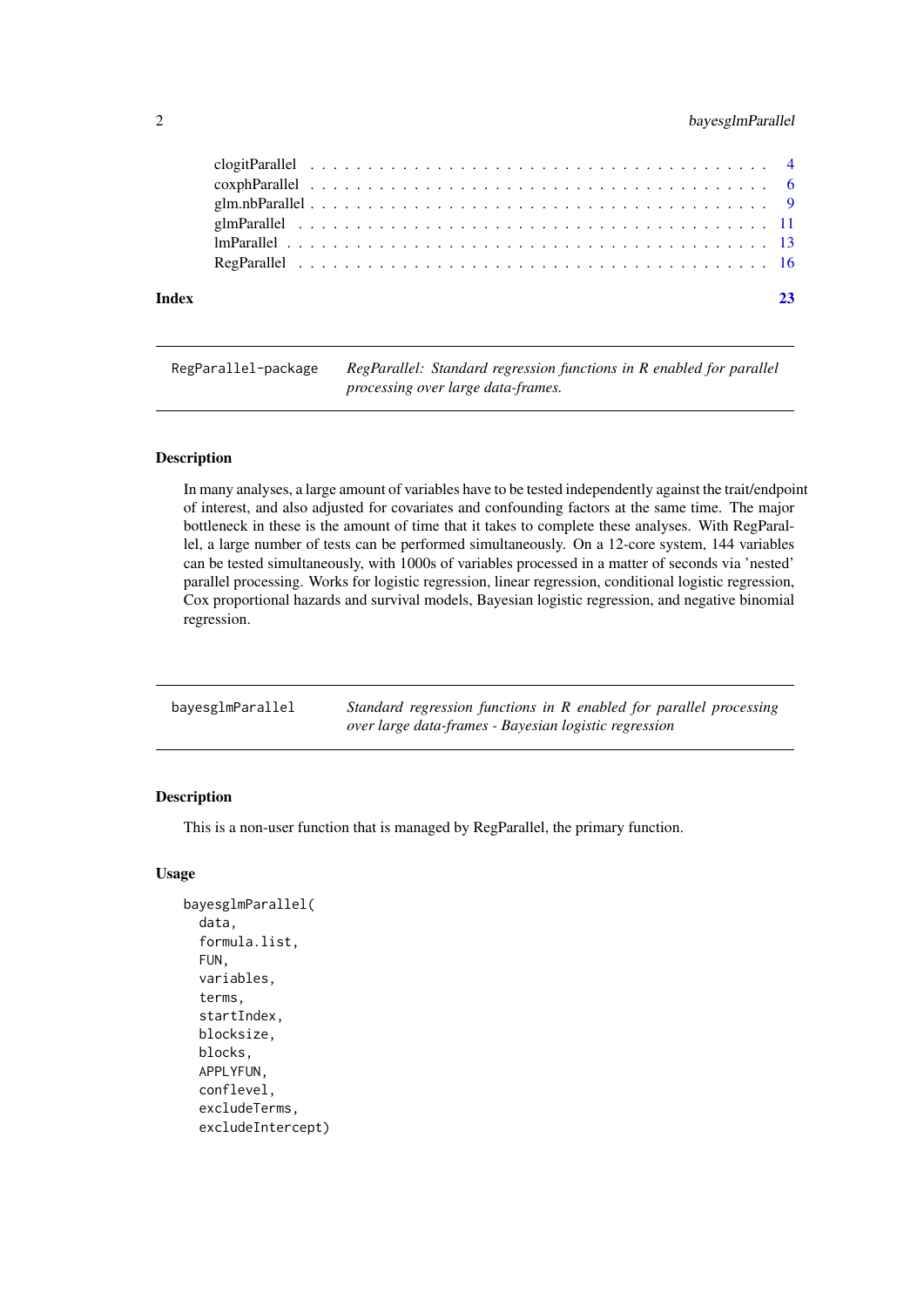#### <span id="page-2-0"></span>Arguments

| data         | A data-frame that contains all model terms to be tested. Variables that have all<br>zeros will, automatically, be removed. REQUIRED.                                                                                                                           |  |  |  |  |  |  |
|--------------|----------------------------------------------------------------------------------------------------------------------------------------------------------------------------------------------------------------------------------------------------------------|--|--|--|--|--|--|
| formula.list | A list containing formulae that can be coerced to formula class via as.formula().<br>REQUIRED.                                                                                                                                                                 |  |  |  |  |  |  |
| <b>FUN</b>   | Regression function. Must be of form, for example: function(formula, data)<br>$glm(formula = formula, family = binomial, data = data). REQUIRED.$                                                                                                              |  |  |  |  |  |  |
| variables    | Vector of variable names in data to be tested independently. Each variable will<br>have its own formula in formula.list. REQUIRED.                                                                                                                             |  |  |  |  |  |  |
| terms        | Vector of terms used in the formulae in formula.list, excluding the primary vari-<br>able of interest. REQUIRED.                                                                                                                                               |  |  |  |  |  |  |
| startIndex   | Starting column index in data object from which processing can commence.<br>REQUIRED.                                                                                                                                                                          |  |  |  |  |  |  |
| blocksize    | Number of variables to test in each foreach loop. REQUIRED.                                                                                                                                                                                                    |  |  |  |  |  |  |
| blocks       | Total number of blocks required to complete analysis. REQUIRED.                                                                                                                                                                                                |  |  |  |  |  |  |
| APPLYFUN     | The apply function to be used within each block during processing. Will be<br>one of: 'mclapply()', system=linux/mac and nestedParallel=TRUE; 'parLap-<br>ply(cl, )', system=windows and nestedParallel=TRUE; 'lapply()', nested-<br>Parallel=FALSE. REQUIRED. |  |  |  |  |  |  |
| conflevel    | Confidence level for calculating odds or hazard ratios. REQUIRED.                                                                                                                                                                                              |  |  |  |  |  |  |
| excludeTerms | Remove these terms from the final output. These will simply be grepped out.<br>REQUIRED.                                                                                                                                                                       |  |  |  |  |  |  |
|              | excludeIntercept                                                                                                                                                                                                                                               |  |  |  |  |  |  |
|              | Remove intercent terms from the final output REOURED                                                                                                                                                                                                           |  |  |  |  |  |  |

Remove intercept terms from the final output. REQUIRED.

# Details

This is a non-user function that is managed by RegParallel, the primary function.

# Value

A [data.table](#page-0-0) object.

# Author(s)

Kevin Blighe <kevin@clinicalbioinformatics.co.uk>

```
options(scipen=10)
options(digits=6)
col <- 20000
row < -20mat <- matrix(
 rexp(col*row, rate = .1),
 ncol = colcolnames(mat) <- paste0('gene', 1:ncol(mat))
rownames(mat) <- paste0('sample', 1:nrow(mat))
```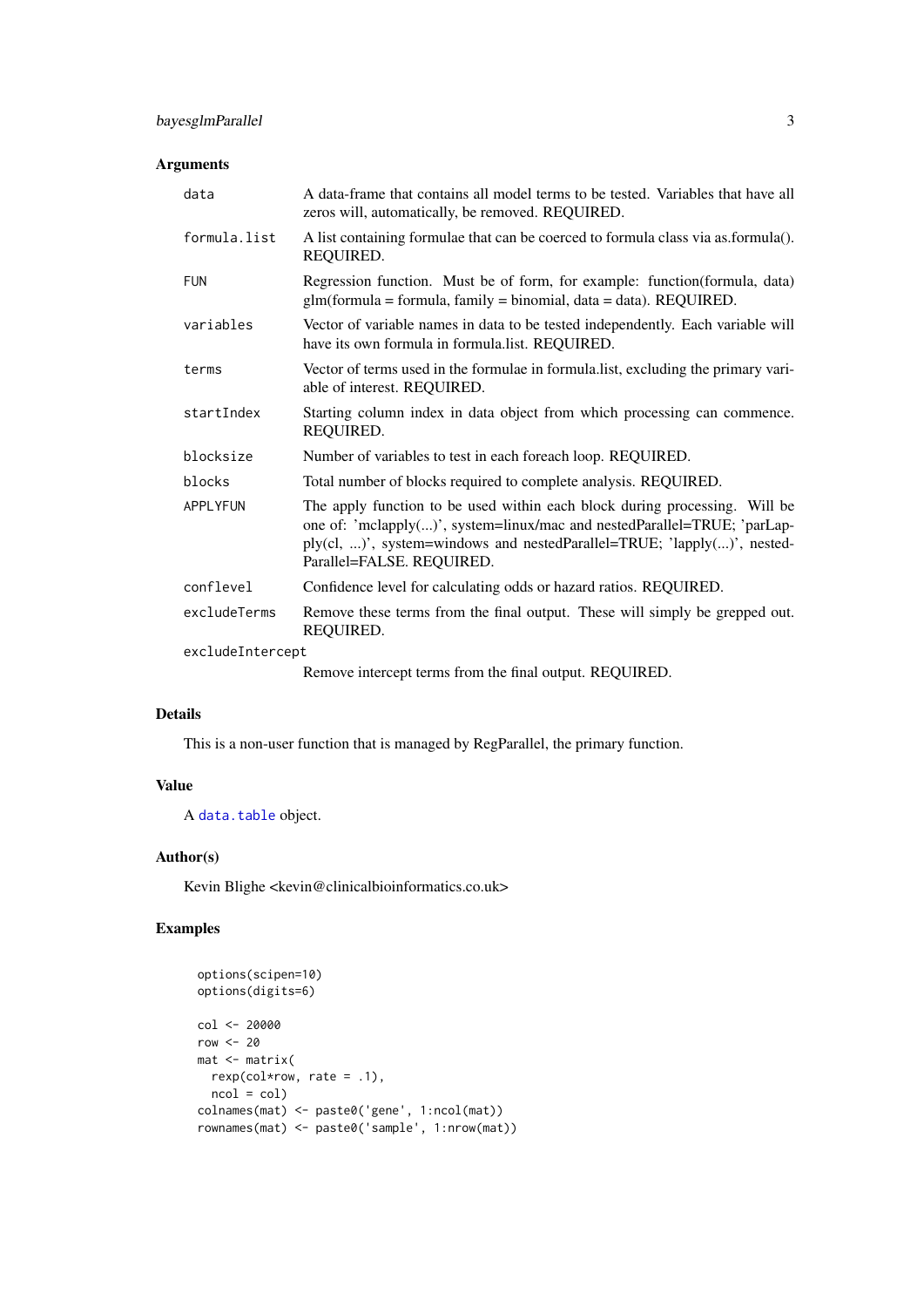```
modelling <- data.frame(
  cell = rep(c('B', 'T'), nrow(mat) / 2),
  group = c(rep(c('treatment'), nrow(mat) / 2), rep(c('control'), nrow(mat) / 2)),
  dosage = t(data.fname(matrix(rexp(row, rate = 1), ncol = row)),
  mat,
  row.names = rownames(mat))
data <- modelling[,1:5000]
variables <- colnames(data)[4:ncol(data)]
res6 <- RegParallel(
  data = data,
  formula = 'as.numeric(factor(cell)) \sim [*]:dosage',
  FUN = function(formula, data)
    bayesglm(formula = formula,
      data = data,
      prior.mean = 2),
  FUNtype = 'bayesglm',
  variables = variables,
  blocksize = 500,
  cores = 2,
  nestedParallel = FALSE,
  p.adjust = "none",
  conflevel = 99,
  excludeTerms = NULL,
  excludeIntercept = FALSE
)
# spot checks
m <- bayesglm(formula = as.numeric(factor(cell)) ~ gene1645:dosage, data = data, prior.mean = 2)
summary(m)
exp(cbind("Odds ratio" = coef(m), confint.default(m, level = 0.99)))res6[which(res6$Variable == 'gene1645'),]
m <- bayesglm(formula = as.numeric(factor(cell)) ~ gene3664:dosage, data = data, prior.mean = 2)
summary(m)
exp(cbind("Odds ratio" = coef(m), confint.default(m, level = 0.99)))
res6[which(res6$Variable == 'gene3664'),]
```
clogitParallel *Standard regression functions in R enabled for parallel processing over large data-frames - conditional logistic regression.*

#### Description

This is a non-user function that is managed by RegParallel, the primary function.

#### Usage

```
clogitParallel(
  data,
  formula.list,
 FUN,
  variables,
```
<span id="page-3-0"></span>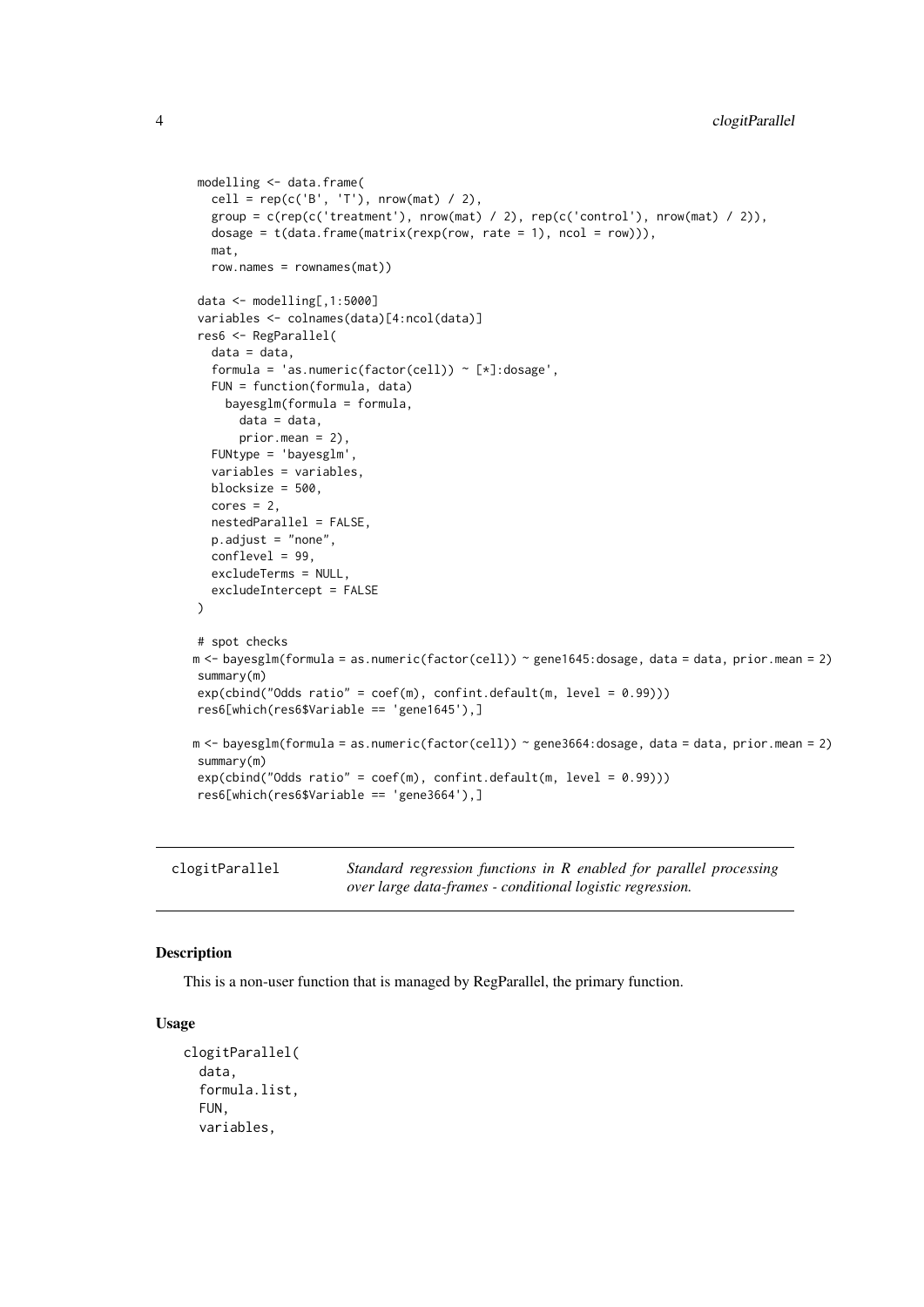# <span id="page-4-0"></span>clogitParallel 5

```
terms,
startIndex,
blocksize,
blocks,
APPLYFUN,
conflevel,
excludeTerms)
```
#### Arguments

| data            | A data-frame that contains all model terms to be tested. Variables that have all<br>zeros will, automatically, be removed. REQUIRED.                                                                                                                           |
|-----------------|----------------------------------------------------------------------------------------------------------------------------------------------------------------------------------------------------------------------------------------------------------------|
| formula.list    | A list containing formulae that can be coerced to formula class via as.formula().<br>REQUIRED.                                                                                                                                                                 |
| <b>FUN</b>      | Regression function. Must be of form, for example: function (formula, data)<br>$glm(formula = formula, family = binomial, data = data)$ . REQUIRED.                                                                                                            |
| variables       | Vector of variable names in data to be tested independently. Each variable will<br>have its own formula in formula.list. REQUIRED.                                                                                                                             |
| terms           | Vector of terms used in the formulae in formula.list, excluding the primary vari-<br>able of interest. REQUIRED.                                                                                                                                               |
| startIndex      | Starting column index in data object from which processing can commence.<br>REQUIRED.                                                                                                                                                                          |
| blocksize       | Number of variables to test in each foreach loop. REQUIRED.                                                                                                                                                                                                    |
| blocks          | Total number of blocks required to complete analysis. REQUIRED.                                                                                                                                                                                                |
| <b>APPLYFUN</b> | The apply function to be used within each block during processing. Will be<br>one of: 'mclapply()', system=linux/mac and nestedParallel=TRUE; 'parLap-<br>ply(cl, )', system=windows and nestedParallel=TRUE; 'lapply()', nested-<br>Parallel=FALSE. REQUIRED. |
| conflevel       | Confidence level for calculating odds or hazard ratios. REQUIRED.                                                                                                                                                                                              |
| excludeTerms    | Remove these terms from the final output. These will simply be grepped out.<br>REQUIRED.                                                                                                                                                                       |

### Details

This is a non-user function that is managed by RegParallel, the primary function.

# Value

A [data.table](#page-0-0) object.

# Author(s)

Kevin Blighe <kevin@clinicalbioinformatics.co.uk>

# Examples

```
options(scipen=10)
options(digits=6)
```
col <- 20000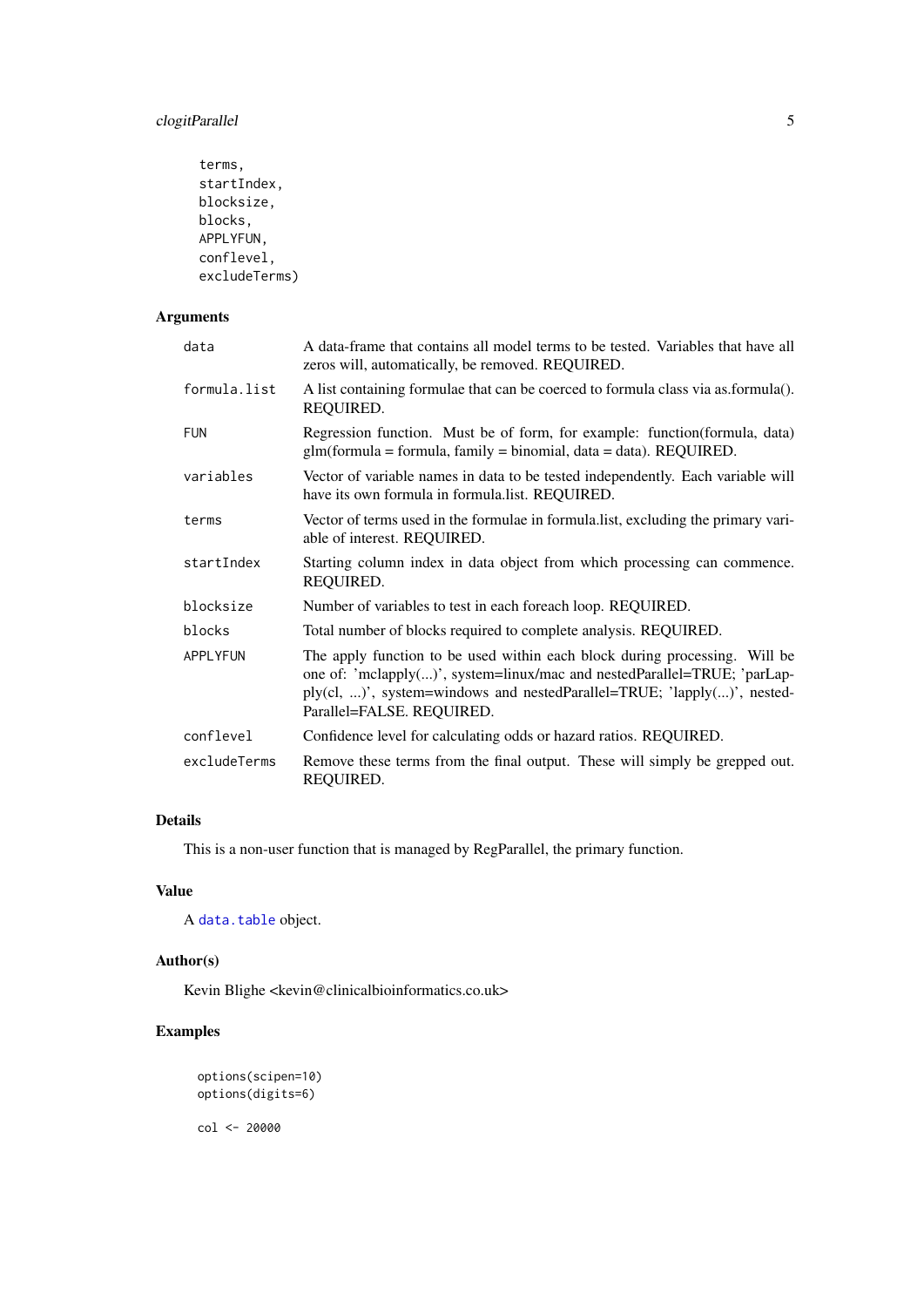```
row <-20mat <- matrix(
  rexp(col*row, rate = .1),
  ncol = colcolnames(mat) <- paste0('gene', 1:ncol(mat))
rownames(mat) <- paste0('sample', 1:nrow(mat))
modelling <- data.frame(
  cell = rep(c('B', 'T'), nrow(mat) / 2),
  group = c(rep(c('treatment'), nrow(mat) / 2), rep(c('control'), nrow(mat) / 2)),dosage = t(data.fname(matrix(rexp(row, rate = 1), ncol = row))),
  mat,
  row.names = rownames(mat))
data <- modelling[,1:500]
variables <- colnames(data)[4:ncol(data)]
res5 <- RegParallel(
  data = data.
  formula = 'as.integer(factor(group)) \sim [*] * strata(cell) + dosage',
  FUN = function(formula, data)
    clogit(formula = formula,
      data = data,
      ties = 'breslow'
      singular.ok = TRUE),
  FUNtype = 'clogit',
  variables = variables,
  blocksize = 200,
  cores = 2,nestedParallel = FALSE,
  p.adjust = "none",
  conflevel = 50,
  excludeTerms = 'non-existent term',
  excludeIntercept = FALSE
)
# spot checks
m <- clogit(formula = as.integer(group) ~ gene145 * strata(cell) + dosage, data = data, ties = 'breslow', singu
summary(m)
exp(cbind("Odds ratio" = coef(m), confint.default(m, level = 0.5)))res5[which(res5$Variable == 'gene145'),]
m <- clogit(formula = as.integer(group) ~ gene34 * strata(cell) + dosage, data = data, ties = 'breslow', singul
summary(m)
exp(cbind("Odds ratio" = coef(m), confint.default(m, level = 0.5)))res5[which(res5$Variable == 'gene34'),]
```
coxphParallel *Standard regression functions in R enabled for parallel processing over large data-frames - Cox proportional hazards regression.*

#### Description

This is a non-user function that is managed by RegParallel, the primary function.

<span id="page-5-0"></span>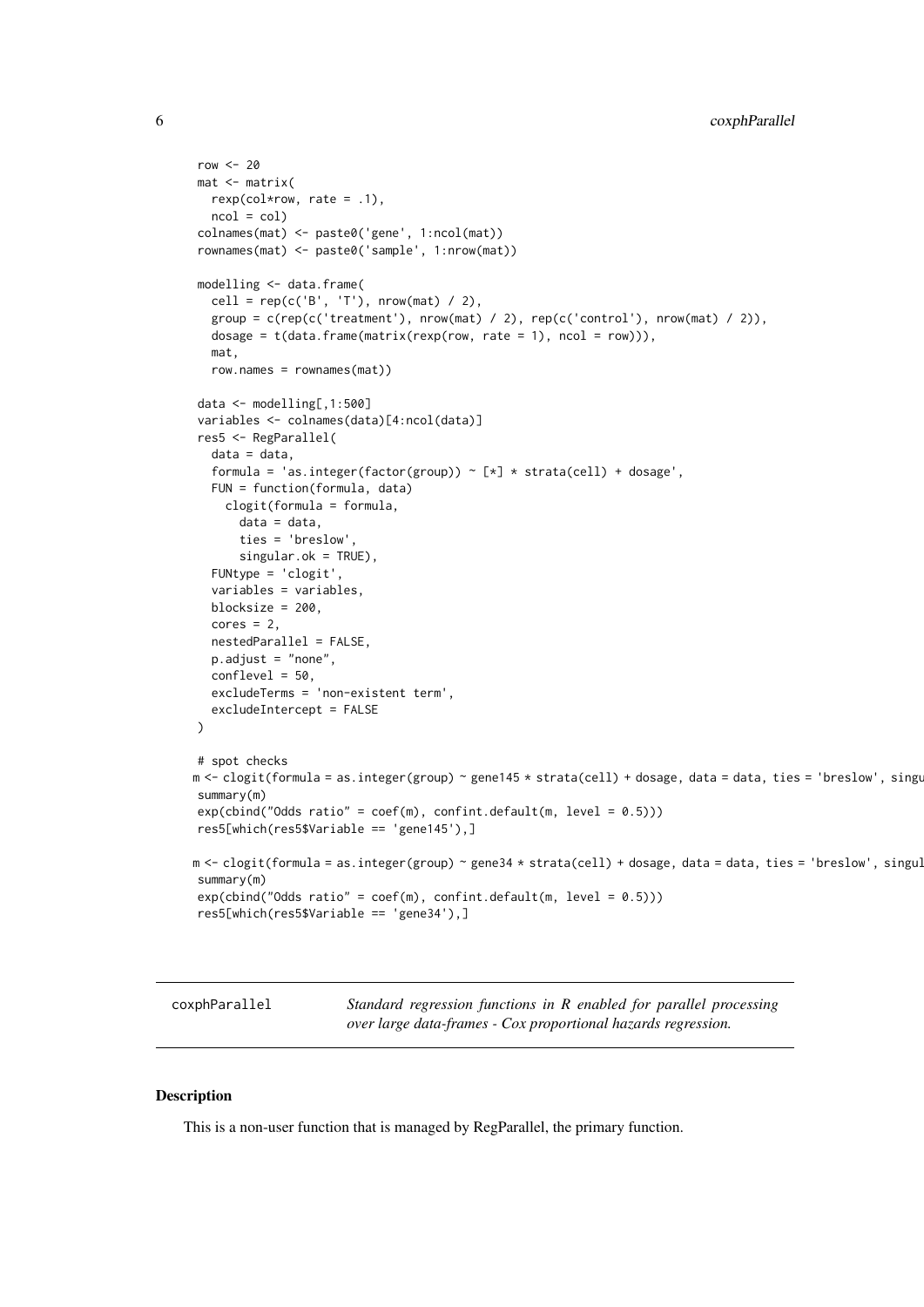# <span id="page-6-0"></span>coxphParallel 7

# Usage

```
coxphParallel(
  data,
  formula.list,
  FUN,
  variables,
  terms,
  startIndex,
  blocksize,
  blocks,
  APPLYFUN,
  conflevel,
  excludeTerms)
```
#### Arguments

| data         | A data-frame that contains all model terms to be tested. Variables that have all<br>zeros will, automatically, be removed. REQUIRED.                                                                                                                           |
|--------------|----------------------------------------------------------------------------------------------------------------------------------------------------------------------------------------------------------------------------------------------------------------|
| formula.list | A list containing formulae that can be coerced to formula class via as.formula().<br>REQUIRED.                                                                                                                                                                 |
| <b>FUN</b>   | Regression function. Must be of form, for example: function(formula, data)<br>$glm(formula = formula, family = binomial, data = data)$ . REQUIRED.                                                                                                             |
| variables    | Vector of variable names in data to be tested independently. Each variable will<br>have its own formula in formula.list. REQUIRED.                                                                                                                             |
| terms        | Vector of terms used in the formulae in formula list, excluding the primary vari-<br>able of interest. REQUIRED.                                                                                                                                               |
| startIndex   | Starting column index in data object from which processing can commence.<br>REQUIRED.                                                                                                                                                                          |
| blocksize    | Number of variables to test in each foreach loop. REQUIRED.                                                                                                                                                                                                    |
| blocks       | Total number of blocks required to complete analysis. REQUIRED.                                                                                                                                                                                                |
| APPLYFUN     | The apply function to be used within each block during processing. Will be<br>one of: 'mclapply()', system=linux/mac and nestedParallel=TRUE; 'parLap-<br>ply(cl, )', system=windows and nestedParallel=TRUE; 'lapply()', nested-<br>Parallel=FALSE. REQUIRED. |
| conflevel    | Confidence level for calculating odds or hazard ratios. REQUIRED.                                                                                                                                                                                              |
| excludeTerms | Remove these terms from the final output. These will simply be grepped out.<br>REQUIRED.                                                                                                                                                                       |

#### Details

This is a non-user function that is managed by RegParallel, the primary function.

# Value

A [data.table](#page-0-0) object.

# Author(s)

Kevin Blighe <kevin@clinicalbioinformatics.co.uk>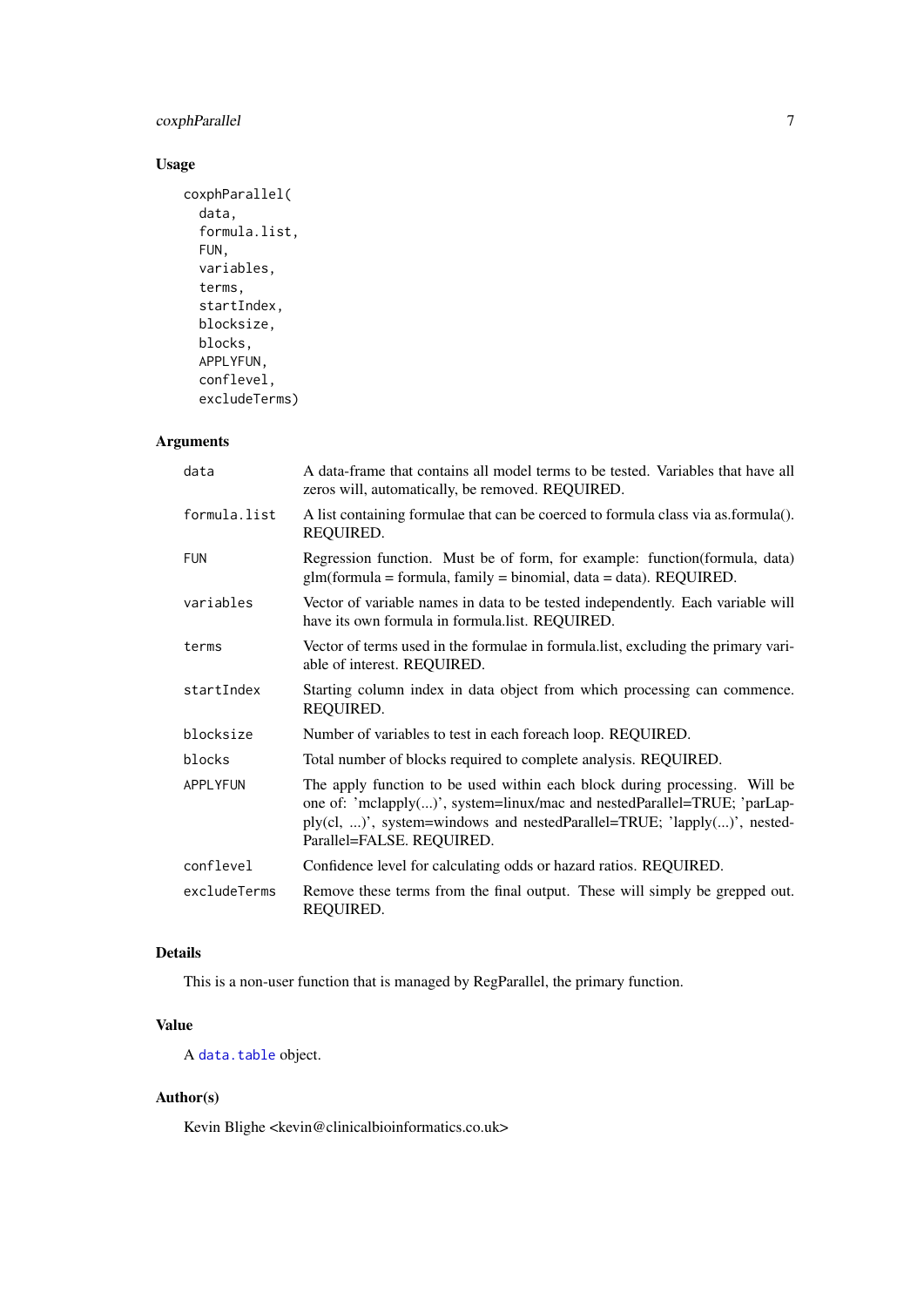#### Examples

options(scipen=10)

```
options(digits=6)
col <- 20000
row <-20mat <- matrix(
  rexp(col*row, rate = .1),ncol = col)
colnames(mat) <- paste0('gene', 1:ncol(mat))
rownames(mat) <- paste0('sample', 1:nrow(mat))
modelling <- data.frame(
  cell = rep(c('B', 'T'), nrow(mat) / 2),group = c(rep(c('treatment'), nrow(mat) / 2), rep(c('control'), nrow(mat) / 2)),
  dosage = t(data.fname(matrix(rexp(row, rate = 1), ncol = row))),
  mat,
  row.names = rownames(mat))
require(survival)
data <- modelling[,1:800]
variables <- colnames(data)[4:ncol(data)]
data$time <- c(100,200,400,300,200,250,600,1000,886,450,
  c(100,200,400,300,200,250,600,1000,886,450)*1.5)
data$alive <- c(0,0,0,0,0,0,0,0,1,1,1,0,0,1,1,1,1,1,1,1)
res4 <- RegParallel(
  data = data,
  formula = 'Surv(time, as.integer(alive)) ~ group \star [\star] + cell',
  FUN = function(formula, data)
    coxph(formula = formula,
      data = data,
      ties = 'breslow',
      singular.ok = TRUE),
  FUNtype = 'coxph',
  variables = variables,
  blocksize = 399,
  cores = 2,nestedParallel = FALSE,
  p.adjust = "none",
  conflevel = 97.5,
  excludeTerms = c('group', 'cell'),
  excludeIntercept = FALSE
\lambda# spot checks
m <- coxph(formula = Surv(time, as.integer(alive)) ~ group * gene12 + cell, data = data, ties = 'breslow', sing
summary(m)
exp(cbind("Odds ratio" = coef(m), confint.default(m, level = 0.975)))res4[which(res4$Variable == 'gene12'),]
m <- coxph(formula = Surv(time, as.integer(alive)) ~ group * gene267 + cell, data = data, ties = 'breslow', sin
summary(m)
exp(cbind("Odds ratio" = coef(m), confint.default(m, level = 0.975)))res4[which(res4$Variable == 'gene267'),]
```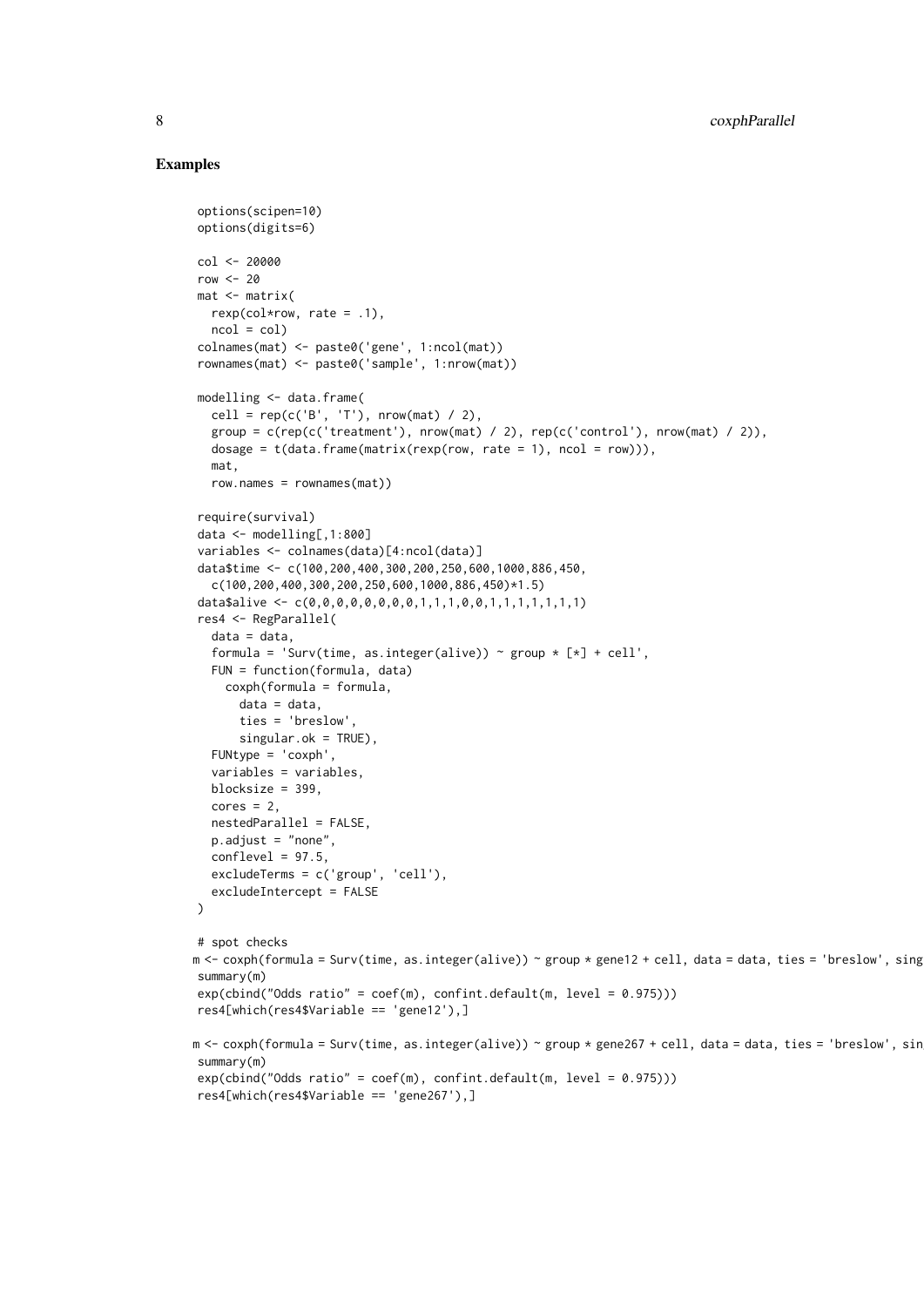<span id="page-8-0"></span>glm.nbParallel *Standard regression functions in R enabled for parallel processing over large data-frames - negative binomial generalised linear model.*

# Description

This is a non-user function that is managed by RegParallel, the primary function.

# Usage

```
glm.nbParallel(
  data,
  formula.list,
  FUN,
  variables,
  terms,
  startIndex,
  blocksize,
  blocks,
  APPLYFUN,
  conflevel,
  excludeTerms,
  excludeIntercept)
```
# Arguments

| data             | A data-frame that contains all model terms to be tested. Variables that have all<br>zeros will, automatically, be removed. REQUIRED.                                                                                                                           |
|------------------|----------------------------------------------------------------------------------------------------------------------------------------------------------------------------------------------------------------------------------------------------------------|
| formula.list     | A list containing formulae that can be coerced to formula class via as formula().<br>REQUIRED.                                                                                                                                                                 |
| <b>FUN</b>       | Regression function. Must be of form, for example: function(formula, data)<br>$glm(formula = formula, family = binomial, data = data)$ . REQUIRED.                                                                                                             |
| variables        | Vector of variable names in data to be tested independently. Each variable will<br>have its own formula in formula list. REQUIRED.                                                                                                                             |
| terms            | Vector of terms used in the formulae in formula list, excluding the primary vari-<br>able of interest. REQUIRED.                                                                                                                                               |
| startIndex       | Starting column index in data object from which processing can commence.<br>REQUIRED.                                                                                                                                                                          |
| blocksize        | Number of variables to test in each foreach loop. REQUIRED.                                                                                                                                                                                                    |
| blocks           | Total number of blocks required to complete analysis. REQUIRED.                                                                                                                                                                                                |
| APPLYFUN         | The apply function to be used within each block during processing. Will be<br>one of: 'mclapply()', system=linux/mac and nestedParallel=TRUE; 'parLap-<br>ply(cl, )', system=windows and nestedParallel=TRUE; 'lapply()', nested-<br>Parallel=FALSE. REQUIRED. |
| conflevel        | Confidence level for calculating odds or hazard ratios. REQUIRED.                                                                                                                                                                                              |
| excludeTerms     | Remove these terms from the final output. These will simply be grepped out.<br>REQUIRED.                                                                                                                                                                       |
| excludeIntercept |                                                                                                                                                                                                                                                                |

Remove intercept terms from the final output. REQUIRED.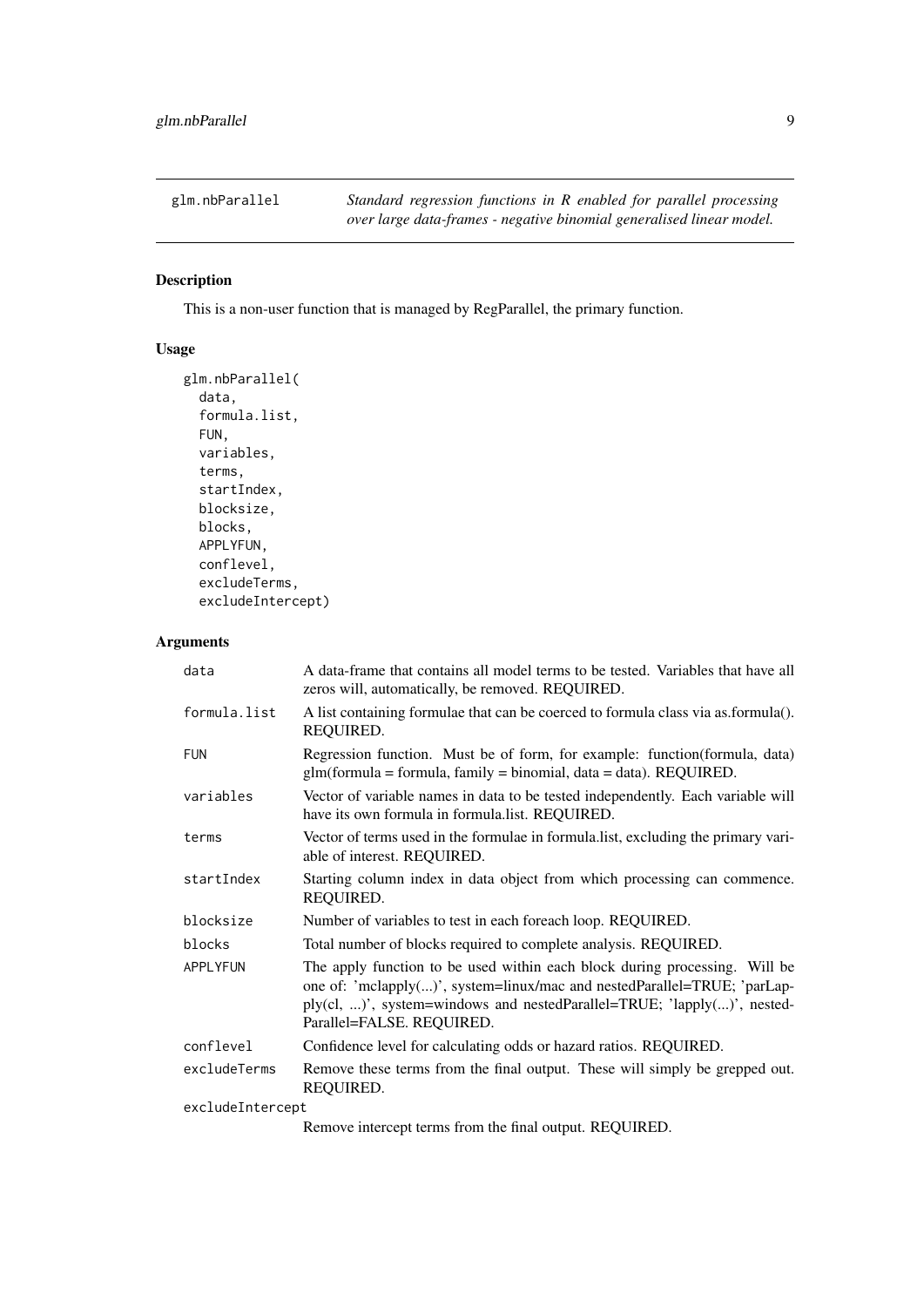#### <span id="page-9-0"></span>Details

This is a non-user function that is managed by RegParallel, the primary function.

#### Value

A [data.table](#page-0-0) object.

#### Author(s)

Kevin Blighe <kevin@clinicalbioinformatics.co.uk>

```
options(scipen=10)
options(digits=6)
col <- 20000
row <-20mat <- matrix(
 rexp(col*row, rate = .1),
 ncol = colcolnames(mat) <- paste0('gene', 1:ncol(mat))
rownames(mat) <- paste0('sample', 1:nrow(mat))
modelling <- data.frame(
  cell = rep(c('B', 'T'), nrow(mat) / 2),
  group = c(rep(c('treatment'), nrow(mat) / 2), rep(c('control'), nrow(mat) / 2)),
 dosage = t(data.fname(matrix(rexp(row, rate = 1), ncol = row)),
 mat,
 row.names = rownames(mat))
data <- modelling[,1:5000]
data[,4:ncol(data)] <- asinh(scale(data[,4:ncol(data)]))
variables <- colnames(data)[4:ncol(data)]
res7 <- RegParallel(
 data = data,
  formula = 'as.integer(factor(cell)) \sim [*] + group * dosage',
 FUN = function(formula, data)
   glm.nb(formula = formula,
     data = data),
  FUNtype = 'glm.nb',
  variables = variables,
  blocksize = 500,
  cores = 2,nestedParallel = FALSE,
  p.adjust = "none",
  conflevel = 95,
 excludeTerms = NULL,
  excludeIntercept = FALSE
\mathcal{L}# spot checks
m \leq glm.nb(formula = as.integer(factor(cell)) \sim gene99 + group * dosage, data = data)
summary(m)
exp(cbind("Odds ratio" = coef(m), confint.default(m, level = 0.95)))
```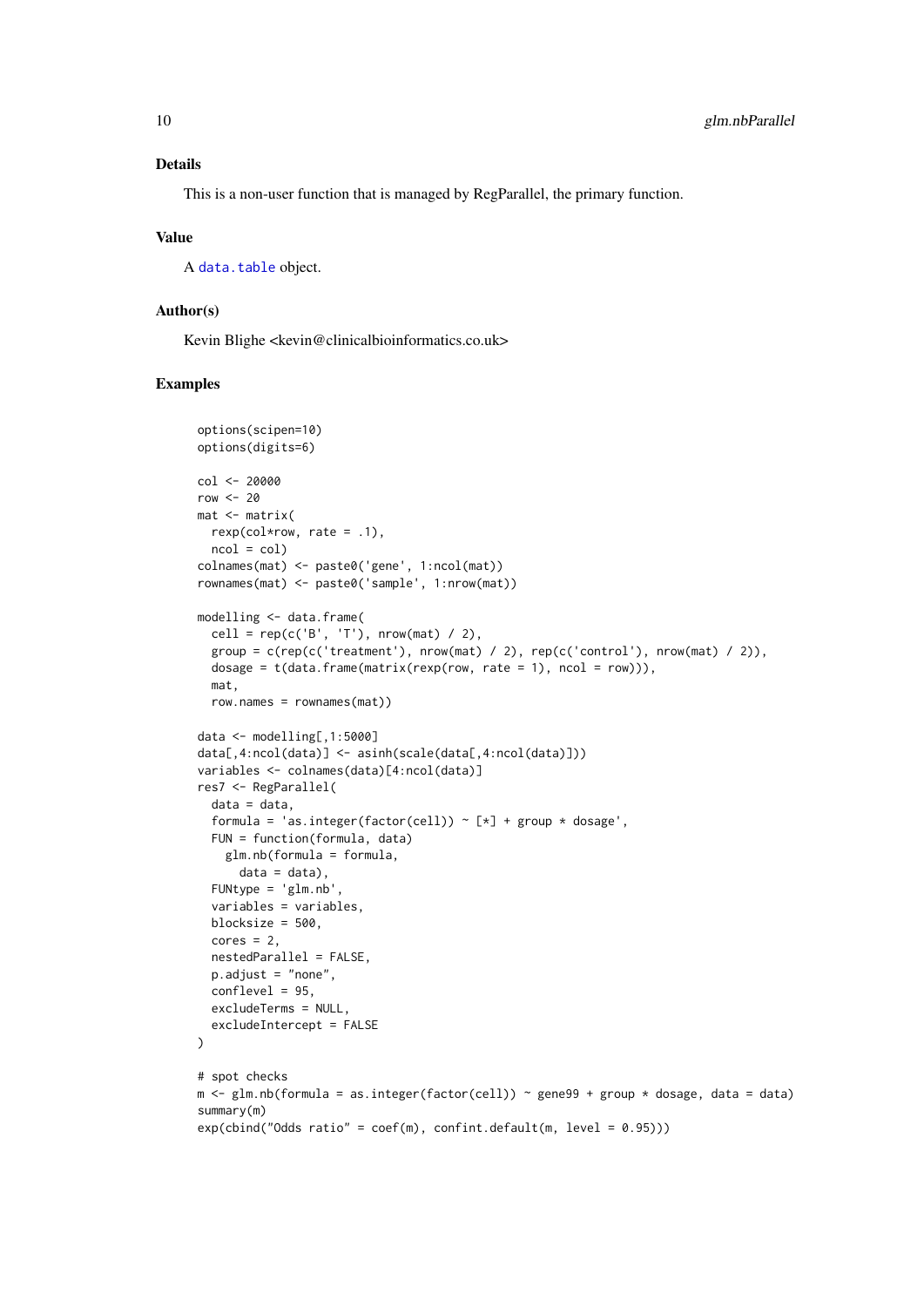### <span id="page-10-0"></span>glmParallel 11

```
res7[which(res7$Variable == 'gene99'),]
m \leq g \ln nb(formula = as.integer(factor(cell)) ~ gene2000 + group * dosage, data = data)
summary(m)
exp(cbind("Odds ratio" = coef(m), confint.default(m, level = 0.95)))res7[which(res7$Variable == 'gene2000'),]
```

| glmParallel | Standard regression functions in R enabled for parallel processing |
|-------------|--------------------------------------------------------------------|
|             | over large data-frames - generalised linear model                  |

#### Description

This is a non-user function that is managed by RegParallel, the primary function.

# Usage

```
glmParallel(
  data,
  formula.list,
  FUN,
  variables,
  terms,
  startIndex,
  blocksize,
  blocks,
  APPLYFUN,
  conflevel,
  excludeTerms,
  excludeIntercept)
```
#### Arguments

| data         | A data-frame that contains all model terms to be tested. Variables that have all<br>zeros will, automatically, be removed. REQUIRED.                |
|--------------|-----------------------------------------------------------------------------------------------------------------------------------------------------|
| formula.list | A list containing formulae that can be coerced to formula class via as formula().<br>REQUIRED.                                                      |
| <b>FUN</b>   | Regression function. Must be of form, for example: function (formula, data)<br>$glm(formula = formula, family = binomial, data = data)$ . REQUIRED. |
| variables    | Vector of variable names in data to be tested independently. Each variable will<br>have its own formula in formula.list. REQUIRED.                  |
| terms        | Vector of terms used in the formulae in formula. Itst, excluding the primary vari-<br>able of interest. REQUIRED.                                   |
| startIndex   | Starting column index in data object from which processing can commence.<br>REOUIRED.                                                               |
| blocksize    | Number of variables to test in each foreach loop. REQUIRED.                                                                                         |
| blocks       | Total number of blocks required to complete analysis. REQUIRED.                                                                                     |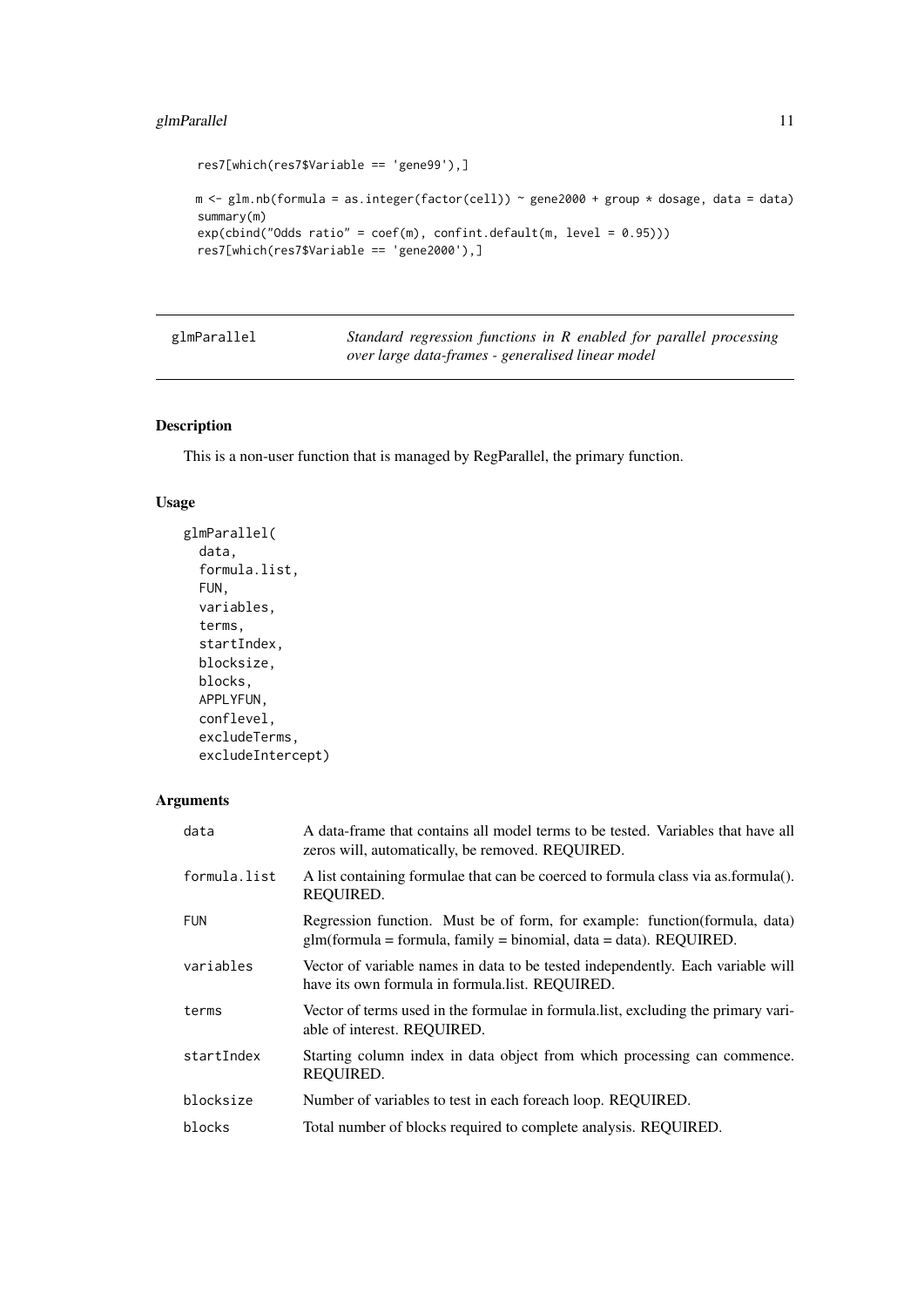<span id="page-11-0"></span>

| <b>APPLYFUN</b>  | The apply function to be used within each block during processing. Will be<br>one of: 'mclapply()', system=linux/mac and nestedParallel=TRUE; 'parLap-<br>$ply (cl, )$ ', system=windows and nestedParallel=TRUE; 'lapply()', nested-<br>Parallel=FALSE, REOUIRED. |
|------------------|--------------------------------------------------------------------------------------------------------------------------------------------------------------------------------------------------------------------------------------------------------------------|
| conflevel        | Confidence level for calculating odds or hazard ratios. REQUIRED.                                                                                                                                                                                                  |
| excludeTerms     | Remove these terms from the final output. These will simply be grepped out.<br>REQUIRED.                                                                                                                                                                           |
| excludeIntercept |                                                                                                                                                                                                                                                                    |
|                  | Remove intercept terms from the final output. REQUIRED.                                                                                                                                                                                                            |

#### Details

This is a non-user function that is managed by RegParallel, the primary function.

#### Value

A [data.table](#page-0-0) object.

#### Author(s)

Kevin Blighe <kevin@clinicalbioinformatics.co.uk>

```
options(scipen=10)
options(digits=6)
col <- 20000
row <-20mat <- matrix(
 rexp(col*row, rate = .1),
 ncol = colcolnames(mat) <- paste0('gene', 1:ncol(mat))
rownames(mat) <- paste0('sample', 1:nrow(mat))
modelling <- data.frame(
  cell = rep(c('B', 'T'), nrow(mat) / 2),
  group = c(rep(c('treatment'), nrow(mat) / 2), rep(c('control'), nrow(mat) / 2)),
  dosage = t(data.frame(matrix(rexp(row, rate = 1), ncol = row))),
  mat,
  row.names = rownames(mat))
data <- modelling[,1:2000]
variables <- colnames(data)[4:ncol(data)]
res1 <- RegParallel(
  data = data,
  formula = 'factor(group) \sim [*] + (cell:dosage) \land 2',
  FUN = function(formula, data)
    glm(formula = formula,
      data = data,
      family = binomial(link = 'logit'),
      method = 'glm.fit'),
  FUNtype = 'glm',
  variables = variables,
```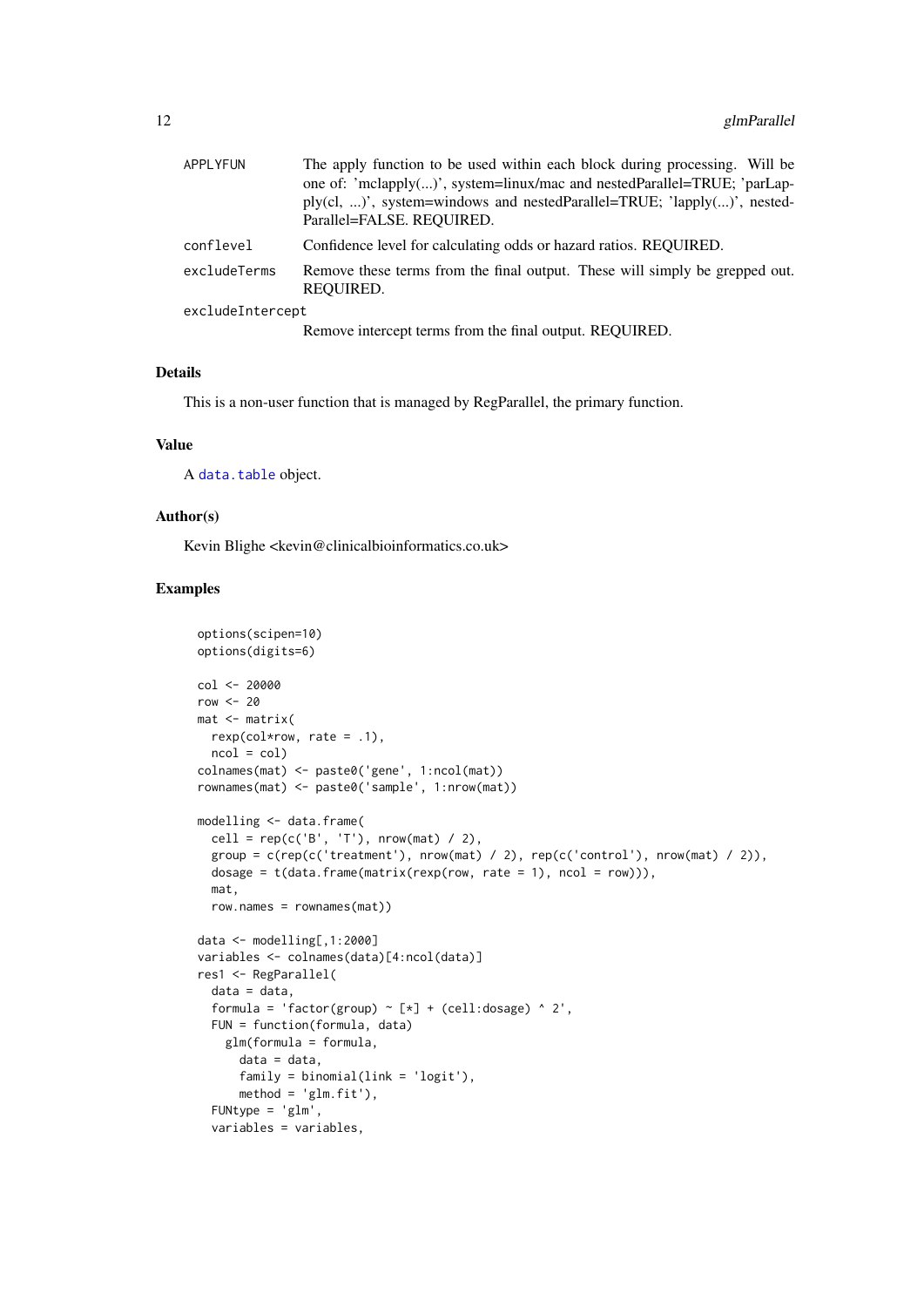#### <span id="page-12-0"></span>lmParallel 13

```
blocksize = 700,
 cores = 2.
 nestedParallel = TRUE,
 p.adjust = "none",
 conflevel = 99,
 excludeTerms = NULL,
 excludeIntercept = TRUE
\lambda# spot checks
m \leq 2lm(factor(group) ~ gene265 + (cell:dosage) ^ 2, data=data, family=binomial)
summary(m)$coefficients
exp(cbind("Odds ratio" = coef(m), confint.default(m, level = 0.99)))res1[which(res1$Variable == 'gene265'),]
m <- glm(factor(group) ~ gene1688 + (cell:dosage) ^ 2, data=data, family=binomial)
summary(m)$coefficients
exp(cbind("Odds ratio" = coef(m), confint.default(m, level = 0.99)))res1[which(res1$Variable == 'gene1688'),]
###
data <- modelling[,1:500]
variables <- colnames(data)[4:ncol(data)]
res2 <- RegParallel(
 data = data,
 formula = '[*) \sim cell:dosage',
 FUN = function(formula, data)
   glm(formula = formula,
      data = data,
      family = gaussian,
      method = 'glm.fit'),FUNtype = 'glm',
 variables = variables,
 blocksize = 496,
 cores = 2,nestedParallel = TRUE,
 p.adjust = "none",
 conflevel = 90,
 excludeTerms = NULL,
 excludeIntercept = FALSE
\lambda# spot checks
m <- glm(gene29 ~ cell:dosage, data=data, family=gaussian)
summary(m)$coefficients
exp(cbind("Odds ratio" = coef(m), confint.default(m, level = 0.90)))res2[which(res2$Variable == 'gene29'),]
```
lmParallel *Standard regression functions in R enabled for parallel processing over large data-frames - linear model.*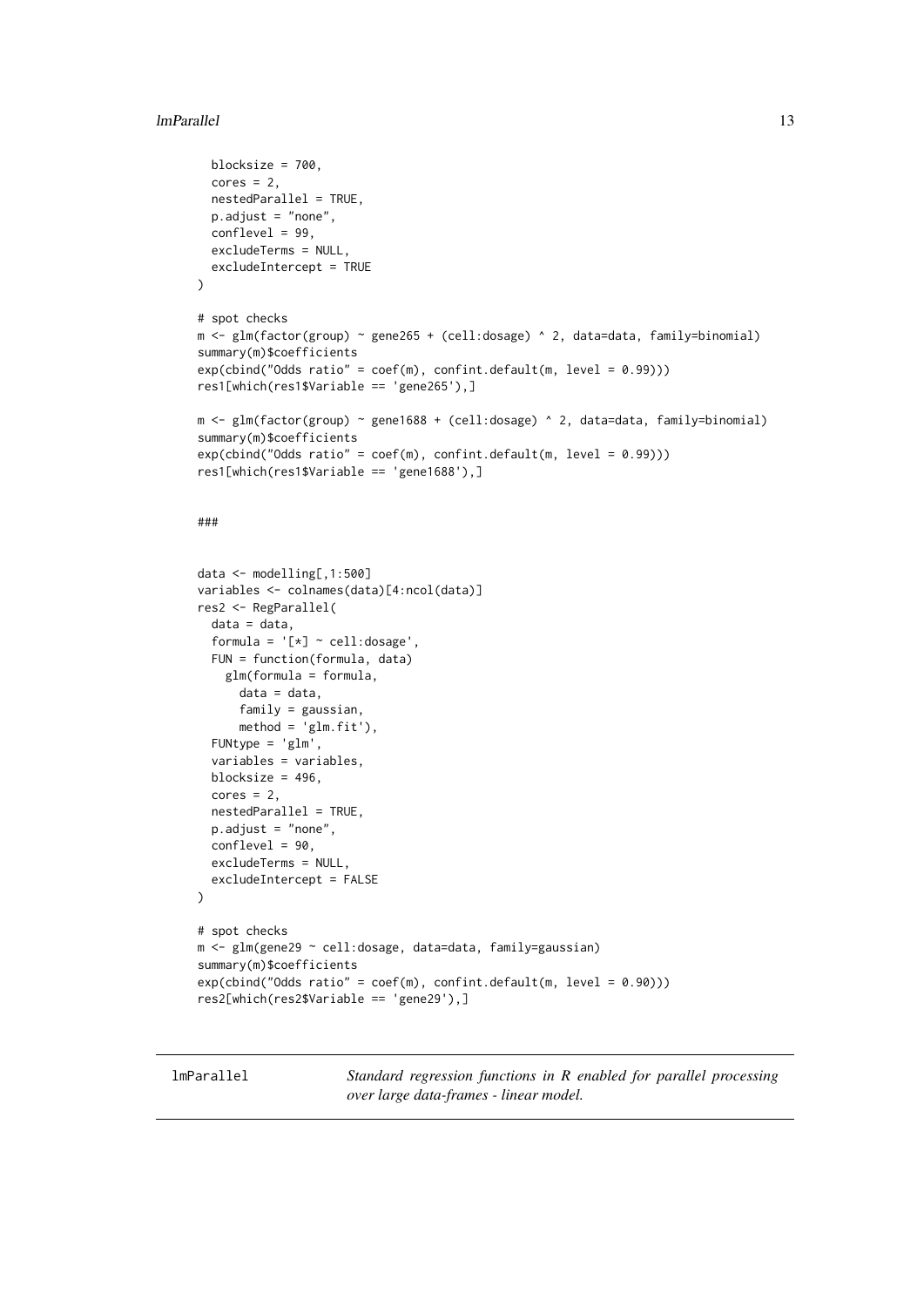# Description

This is a non-user function that is managed by RegParallel, the primary function.

# Usage

```
lmParallel(
  data,
  formula.list,
  FUN,
  variables,
  terms,
  startIndex,
  blocksize,
  blocks,
  APPLYFUN,
  conflevel,
  excludeTerms,
  excludeIntercept)
```
# Arguments

| data             | A data-frame that contains all model terms to be tested. Variables that have all<br>zeros will, automatically, be removed. REQUIRED.                                                                                                                           |
|------------------|----------------------------------------------------------------------------------------------------------------------------------------------------------------------------------------------------------------------------------------------------------------|
| formula.list     | A list containing formulae that can be coerced to formula class via as formula().<br>REQUIRED.                                                                                                                                                                 |
| <b>FUN</b>       | Regression function. Must be of form, for example: function(formula, data)<br>$glm(formula = formula, family = binomial, data = data). REQUIRED.$                                                                                                              |
| variables        | Vector of variable names in data to be tested independently. Each variable will<br>have its own formula in formula.list. REQUIRED.                                                                                                                             |
| terms            | Vector of terms used in the formulae in formula list, excluding the primary vari-<br>able of interest. REQUIRED.                                                                                                                                               |
| startIndex       | Starting column index in data object from which processing can commence.<br>REQUIRED.                                                                                                                                                                          |
| blocksize        | Number of variables to test in each foreach loop. REQUIRED.                                                                                                                                                                                                    |
| blocks           | Total number of blocks required to complete analysis. REQUIRED.                                                                                                                                                                                                |
| <b>APPLYFUN</b>  | The apply function to be used within each block during processing. Will be<br>one of: 'mclapply()', system=linux/mac and nestedParallel=TRUE; 'parLap-<br>ply(cl, )', system=windows and nestedParallel=TRUE; 'lapply()', nested-<br>Parallel=FALSE. REQUIRED. |
| conflevel        | Confidence level for calculating odds or hazard ratios. REQUIRED.                                                                                                                                                                                              |
| excludeTerms     | Remove these terms from the final output. These will simply be grepped out.<br>REQUIRED.                                                                                                                                                                       |
| excludeIntercept |                                                                                                                                                                                                                                                                |
|                  | Remove intercept terms from the final output. REQUIRED.                                                                                                                                                                                                        |

Details

This is a non-user function that is managed by RegParallel, the primary function.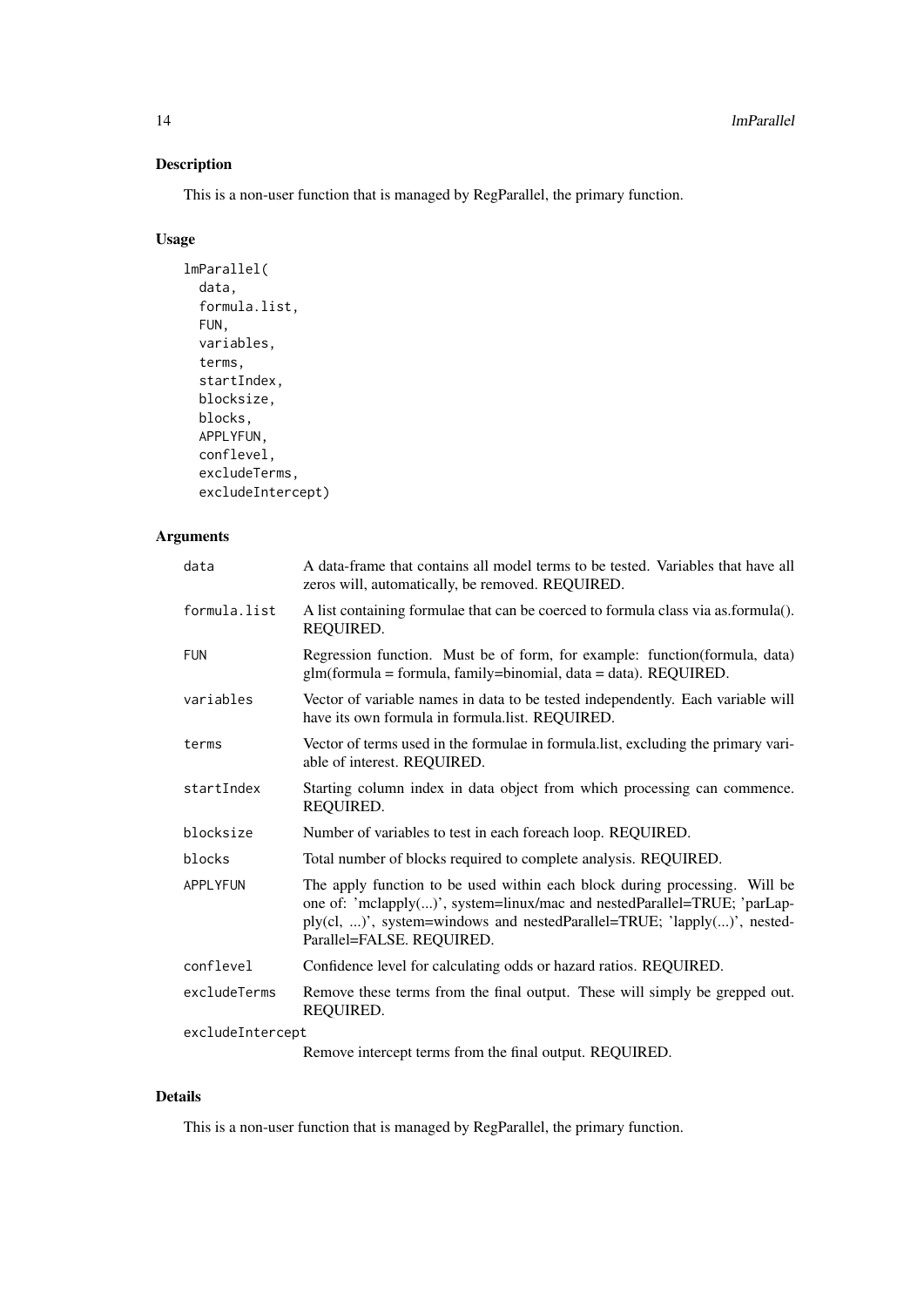#### <span id="page-14-0"></span>lmParallel 15

# Value

A [data.table](#page-0-0) object.

## Author(s)

Kevin Blighe <kevin@clinicalbioinformatics.co.uk>

```
options(scipen=10)
options(digits=6)
col <- 20000
row <-20mat <- matrix(
 rexp(col*row, rate = .1),
 ncol = colcolnames(mat) <- paste0('gene', 1:ncol(mat))
rownames(mat) <- paste0('sample', 1:nrow(mat))
modelling <- data.frame(
  cell = rep(c('B', 'T'), nrow(mat) / 2),group = c(rep(c('treatment'), nrow(mat) / 2), rep(c('control'), nrow(mat) / 2)),
  dosage = t(data.fname(matrix(rexp(row, rate = 1), ncol = row)),
  mat,
  row.names = rownames(mat))
data <- modelling[,1:500]
variables <- colnames(data)[4:ncol(data)]
res3 <- RegParallel(
  data = data,
  formula = 'as.numeric([*]) ~ dosage ^ 3',
  FUN = function(formula, data)
   lm(formula = formula,
     data = data),
  FUNtype = 'lm',
  variables = variables,
  blocksize = 200,
  cores = 2,nestedParallel = FALSE,
  p.adjust = "none",
  conflevel = 99.999,
 excludeTerms = NULL,
  excludeIntercept = FALSE
\mathcal{L}# spot checks
m \leq 1m(as.numeric(gene454) ~ dosage ^ 3, data=data)
summary(m)$coefficients
exp(cbind("Odds ratio" = coef(m), confint.default(m, level = 0.99999)))res3[which(res3$Variable == 'gene454'),]
```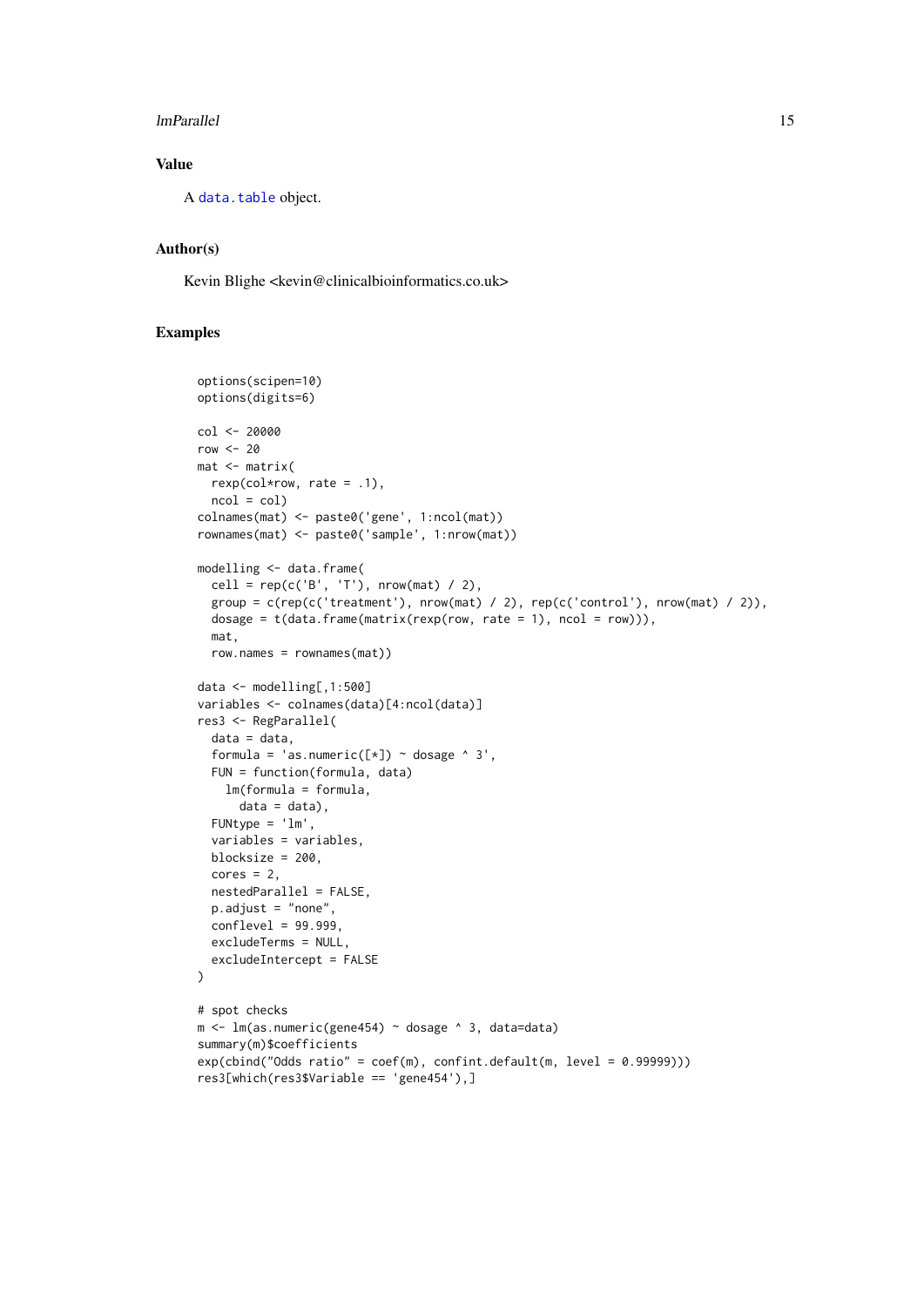<span id="page-15-0"></span>

#### Description

In many analyses, a large amount of variables have to be tested independently against the trait/endpoint of interest, and also adjusted for covariates and confounding factors at the same time. The major botteleneck in these is the amount of time that it takes to complete these analyses.

With RegParallel, a large number of tests can be performed simultaneously. On a 12-core system, 144 variables can be tested simultaneously, with 1000s of variables processed in a matter of seconds via 'nested' parallel processing.

Works for logistic regression, linear regression, conditional logistic regression, Cox proportional hazards and survival models, Bayesian logistic regression, and negative binomial regression.

#### Usage

```
RegParallel(
  data,
  formula,
  FUN,
  FUNtype,
  variables,
  blocksize = 500,
  cores = 3,
  nestedParallel = FALSE,
  p.adjust = 'none',
  conflevel = 95,
  excludeTerms = NULL,
  excludeIntercept = TRUE)
```
#### Arguments

| data       | A data-frame that contains all model terms to be tested. Variables that have all<br>zeros will, automatically, be removed. REQUIRED.                                                               |
|------------|----------------------------------------------------------------------------------------------------------------------------------------------------------------------------------------------------|
| formula    | A valid formula. Excluding the '[*]' term, which is reserved for RegParallel<br>and indicates the position in the formula for the variable of interest, must pass<br>as.formula() check. REQUIRED. |
| <b>FUN</b> | Regression function. Must be of form, for example: function (formula, data)<br>$glm(formula = formula, family = binomial, data = data)$ . REQUIRED.                                                |
| FUNtype    | Regression function type. Must be one of 'glm', 'lm', 'coxph', 'clogit', 'bayesglm',<br>or 'glm.nb'. REQUIRED.                                                                                     |
| variables  | Vector of variable names in data to be tested independently. Each variable will<br>take the place of $'[*]'$ in the supplied formula. REQUIRED.                                                    |
| blocksize  | Number of variables to test in each foreach loop. DEFAULT = $500$ . OP-<br><b>TIONAL.</b>                                                                                                          |
| cores      | CPU cores / threads. DEFAULT = 3. OPTIONAL.                                                                                                                                                        |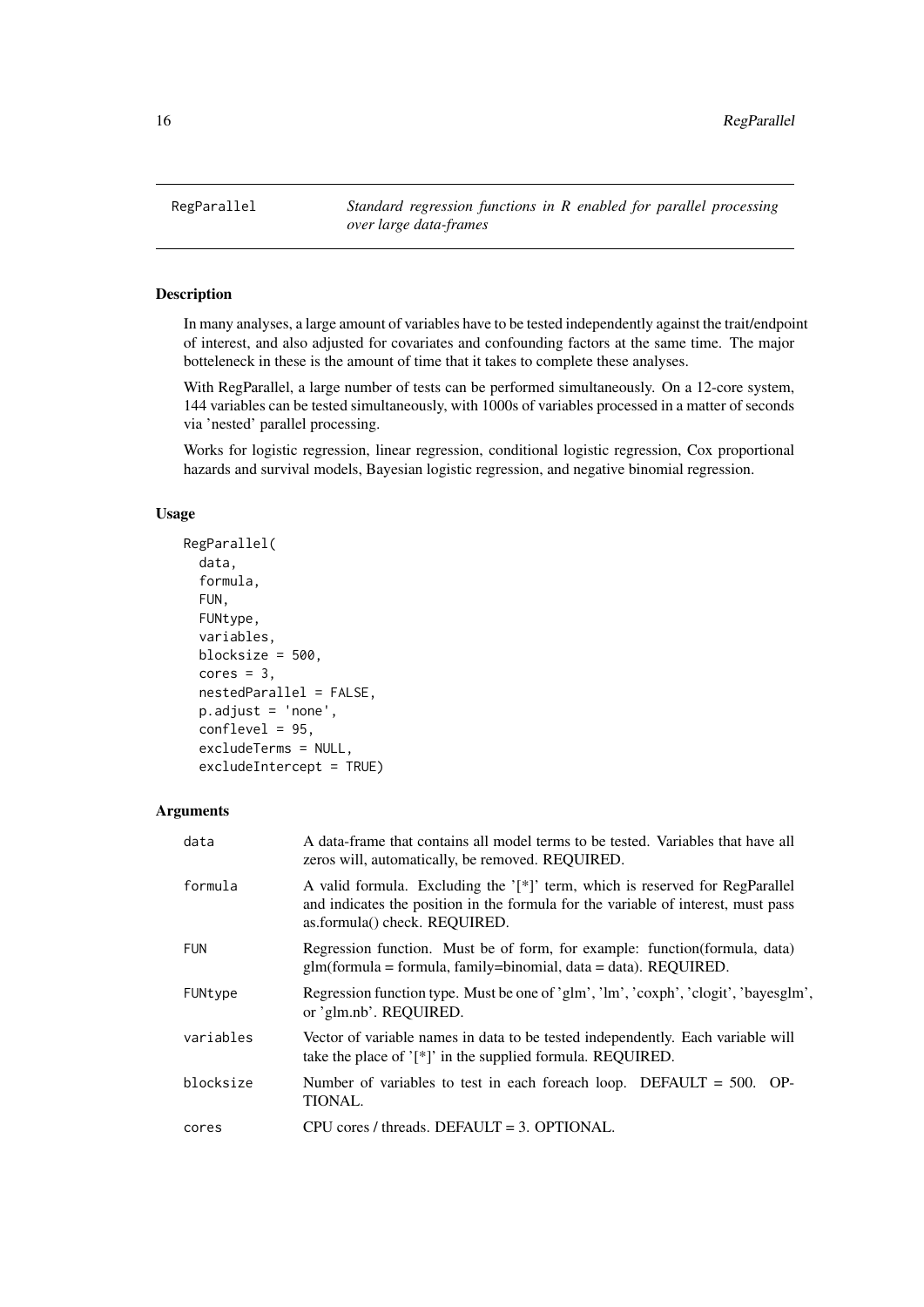<span id="page-16-0"></span>

|                  | nestedParallel In RegParallel, parallelisation initially occurs at the block level, ie., multiple<br>blocks of models are processed in parallel. If nestedParallel is enabled, a second<br>level of parallelisation occurs within each block in addition. Warning! - this<br>doubles the usage of cores. DEFAULT = FALSE. OPTIONAL. |
|------------------|-------------------------------------------------------------------------------------------------------------------------------------------------------------------------------------------------------------------------------------------------------------------------------------------------------------------------------------|
| p.adjust         | Method for adjusting p-values for false discovery rate. Must be one of 'holm',<br>'hochberg', 'hommel', 'bonferroni', 'BH', 'BY', 'fdr', 'none'. See ?p.adjust for<br>further details. DEFAULT = 'none'. OPTIONAL                                                                                                                   |
| conflevel        | Confidence level for calculating odds or hazard ratios. DEFAULT = $95.$ OP-<br>TIONAL.                                                                                                                                                                                                                                              |
| excludeTerms     | Remove these terms from the final output. These will simply be grepped out.<br>DEFAULT = NULL. OPTIONAL.                                                                                                                                                                                                                            |
| excludeIntercept |                                                                                                                                                                                                                                                                                                                                     |
|                  | Remove intercept terms from the final output. DEFAULT = TRUE. OPTIONAL.                                                                                                                                                                                                                                                             |

# Details

In many analyses, a large amount of variables have to be tested independently against the trait/endpoint of interest, and also adjusted for covariates and confounding factors at the same time. The major bottleneck in these is the amount of time that it takes to complete these analyses. With RegParallel, a large number of tests can be performed simultaneously. On a 12-core system, 144 variables can be tested simultaneously, with 1000s of variables processed in a matter of seconds via 'nested' parallel processing. Works for logistic regression, linear regression, conditional logistic regression, Cox proportional hazards and survival models, Bayesian logistic regression, and negative binomial regression.

#### Value

A [data.table](#page-0-0) object.

#### Author(s)

Kevin Blighe <kevin@clinicalbioinformatics.co.uk>

```
options(scipen=10)
options(digits=6)
col <- 20000
row < -20mat <- matrix(
 rexp(col*row, rate = .1),
 ncol = colcolnames(mat) <- paste0('gene', 1:ncol(mat))
rownames(mat) <- paste0('sample', 1:nrow(mat))
modelling <- data.frame(
 cell = rep(c('B', 'T'), nrow(mat) / 2),group = c(rep(c('treatment'), nrow(mat) / 2), rep(c('control'), nrow(mat) / 2)),
 dosage = t(data.fname(matrix(rexp(row, rate = 1), ncol = row)),
 mat,
 row.names = rownames(mat))
```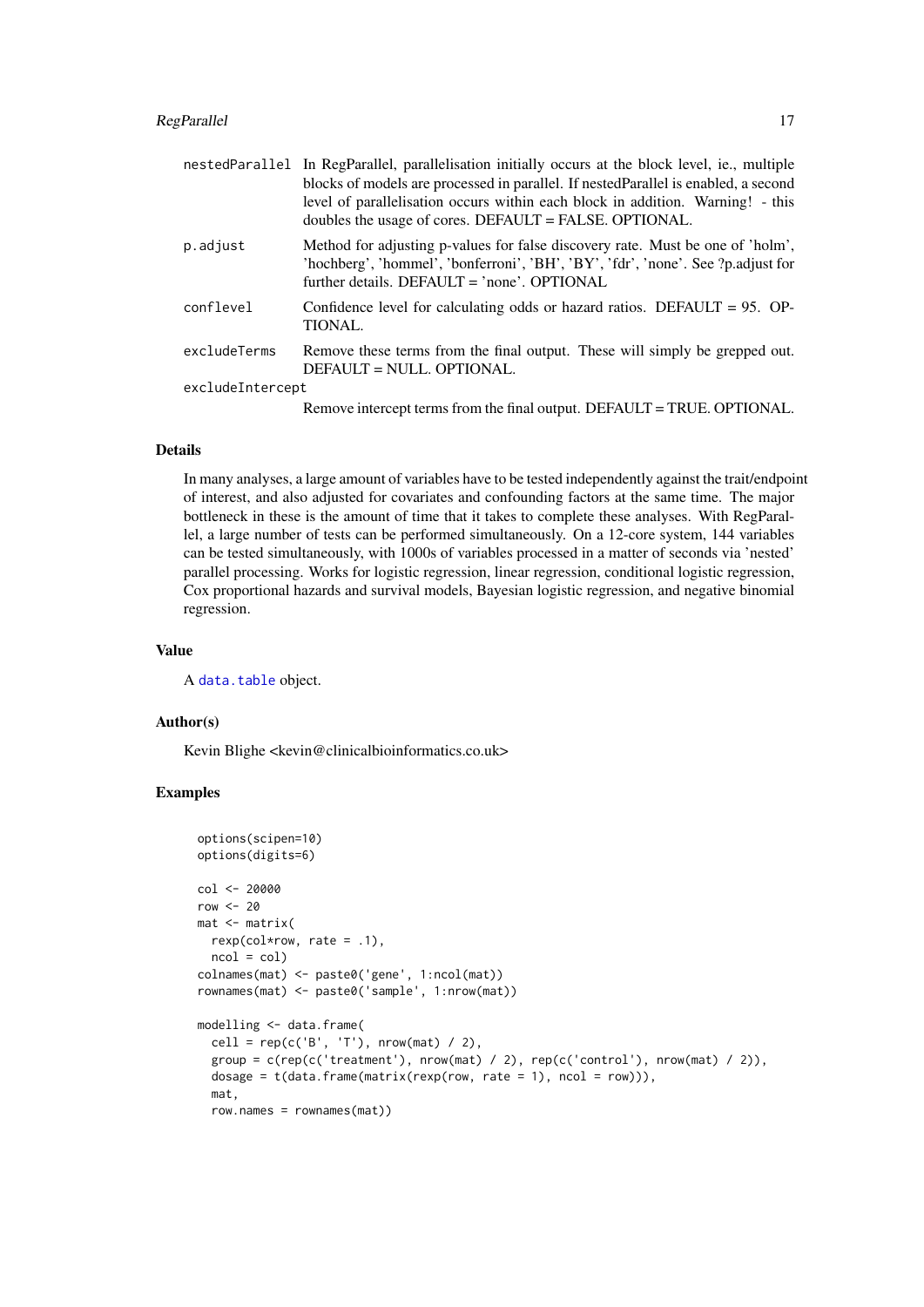```
data <- modelling[,1:2000]
variables <- colnames(data)[4:ncol(data)]
res1 <- RegParallel(
 data = data,
 formula = 'factor(group) \sim [*] + (cell:dosage) \land 2',
 FUN = function(formula, data)
    glm(formula = formula,
      data = data.
      family = binomial(link = 'logit'),
      method = 'glm.fit').
 FUNtype = 'glm',
 variables = variables,
 blocksize = 700,
 cores = 2,nestedParallel = TRUE,
 #p.adjust = "bonferroni",
 conflevel = 99,
 excludeTerms = NULL,
 excludeIntercept = TRUE
\lambda# spot checks
m \leq -g \ln(\text{factor}(\text{group}) \approx \text{gene265 + (cell:dosage}) \approx 2, \text{ data=data, family=binomial})summary(m)$coefficients
exp(cbind("Odds ratio" = coef(m), confint.default(m, level = 0.99)))res1[which(res1$Variable == 'gene265'),]
m <- glm(factor(group) ~ gene1688 + (cell:dosage) ^ 2, data=data, family=binomial)
summary(m)$coefficients
exp(cbind("Odds ratio" = coef(m), confint.default(m, level = 0.99)))
res1[which(res1$Variable == 'gene1688'),]
###
data <- modelling[,1:500]
variables <- colnames(data)[4:ncol(data)]
```

```
res2 <- RegParallel(
 data = data,formula = '[*) \sim \text{cell:}dosage',
 FUN = function(formula, data)
    glm(formula = formula,
      data = data,
      family = gaussian,
      method = 'glm.fit'),FUNtype = 'glm',
 variables = variables,
 blocksize = 496.
 cores = 2,
 nestedParallel = TRUE,
 p.addjust = "none".conflevel = 90,
 excludeTerms = NULL,
 excludeIntercept = FALSE
\lambda
```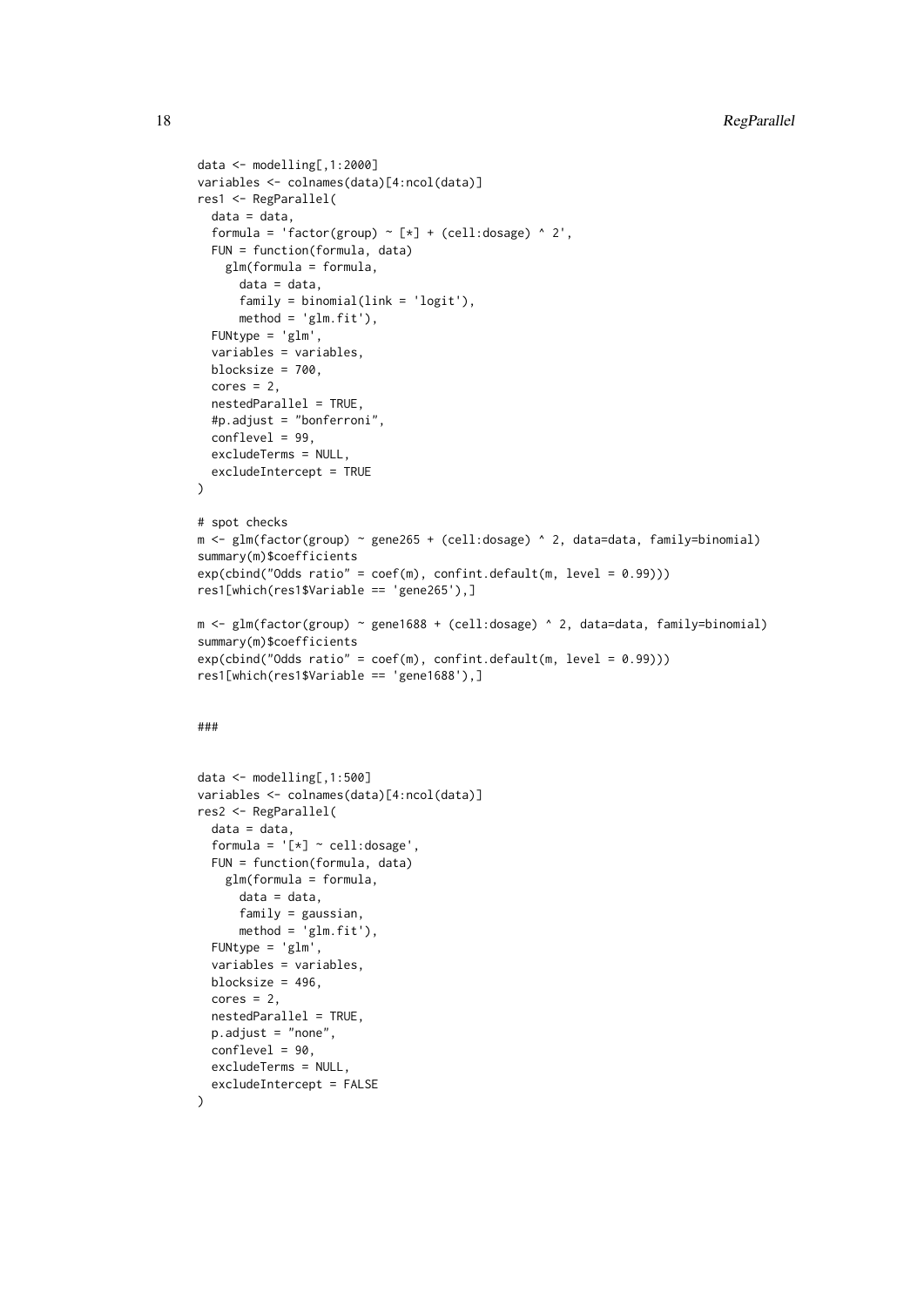#### RegParallel 19

```
# spot checks
m <- glm(gene29 ~ cell:dosage, data=data, family=gaussian)
summary(m)$coefficients
exp(cbind("Odds ratio" = coef(m), confint.default(m, level = 0.90)))
res2[which(res2$Variable == 'gene29'),]
```
# ###

```
data <- modelling[,1:500]
variables <- colnames(data)[4:ncol(data)]
res3 <- RegParallel(
 data = data,
  formula = 'as.numeric([\ast]) ~ dosage ^ 3',
 FUN = function(formula, data)
    lm(formula = formula,
      data = data).
 FUNtype = 'lm',
  variables = variables,
  blocksize = 200,
  cores = 2,
  nestedParallel = FALSE,
  p.adjust = "holm",
  conflevel = 99.999,
  excludeTerms = NULL,
  excludeIntercept = FALSE
\lambda# spot checks
m <- lm(as.numeric(gene454) ~ dosage ^ 3, data=data)
summary(m)$coefficients
exp(chind("Odds ratio" = coeff(m), confint.default(m, level = 0.99999)))res3[which(res3$Variable == 'gene454'),]
```
# ###

```
require(survival)
data <- modelling[,1:800]
variables <- colnames(data)[4:ncol(data)]
data$time <- c(100,200,400,300,200,250,600,1000,886,450,
 c(100,200,400,300,200,250,600,1000,886,450)*1.5)
data$alive <- c(0,0,0,0,0,0,0,0,1,1,1,0,0,1,1,1,1,1,1,1)
res4 <- RegParallel(
 data = data,
 formula = 'Surv(time, as.integer(alive)) ~ group \star [\star] + cell',
 FUN = function(formula, data)
   coxph(formula = formula,
      data = data.
      ties = 'breslow',
      singular.ok = TRUE),
 FUNtype = 'coxph',
 variables = variables,
 blocksize = 399,
 cores = 2,
```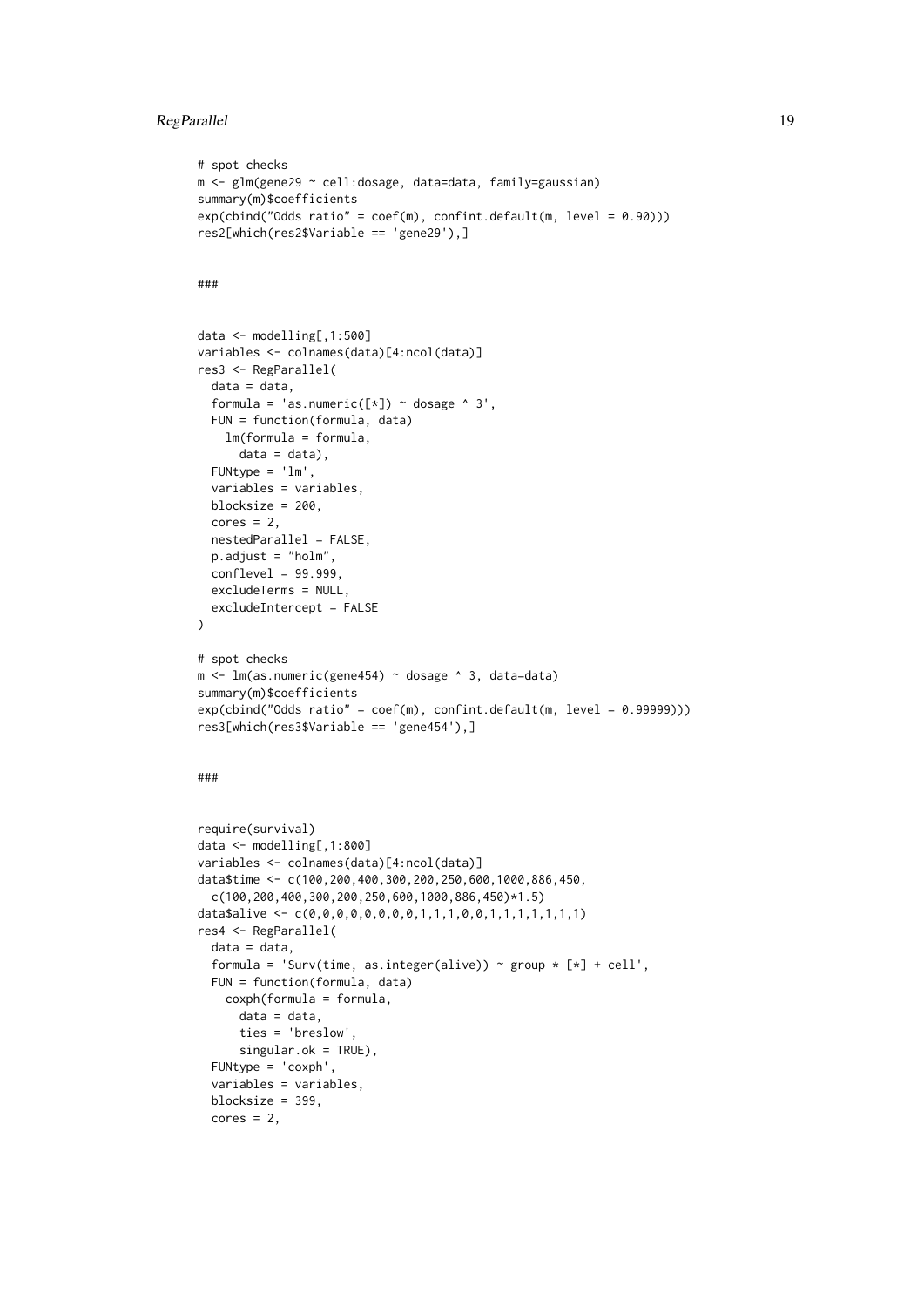```
nestedParallel = FALSE,
  p.adjust = "hommel",
  conflevel = 97.5,
  excludeTerms = c('group', 'cell'),
  excludeIntercept = FALSE
\lambda# spot checks
m <- coxph(formula = Surv(time, as.integer(alive)) ~ group * gene12 + cell, data = data, ties = 'breslow', sing
summary(m)
exp(cbind("Hazards ratio" = coef(m), confint.default(m, level = 0.975)))
res4[which(res4$Variable == 'gene12'),]
m <- coxph(formula = Surv(time, as.integer(alive)) ~ group * gene267 + cell, data = data, ties = 'breslow', sin
summary(m)
exp(cbind("Hazards ratio" = coef(m), confint.default(m, level = 0.975)))
res4[which(res4$Variable == 'gene267'),]
###
data <- modelling[,1:500]
variables <- colnames(data)[4:ncol(data)]
res5 <- RegParallel(
  data = data,
  formula = 'as.integer(factor(group)) \sim [*] * strata(cell) + dosage',
  FUN = function(formula, data)
    clogit(formula = formula,
      data = data,
      ties = 'breslow',
      singular.ok = TRUE),
  FUNtype = 'clogit',
  variables = variables,
  blocksize = 200,
  cores = 2.
  nestedParallel = FALSE,
  p.adjust = "fdr",
  conflevel = 50,
  excludeTerms = 'non-existent term',
  excludeIntercept = FALSE
\lambda# spot checks
m <- clogit(formula = as.integer(factor(group)) ~ gene145 * strata(cell) + dosage, data = data, ties = 'breslo
summary(m)
exp(cbind("Hazards ratio" = coef(m), confint.default(m, level = 0.5)))res5[which(res5$Variable == 'gene145'),]
m <- clogit(formula = as.integer(factor(group)) ~ gene34 * strata(cell) + dosage, data = data, ties = 'breslow
summary(m)
exp(cbind("Hazards ratio" = coef(m), confint.default(m, level = (0.5)))
res5[which(res5$Variable == 'gene34'),]
```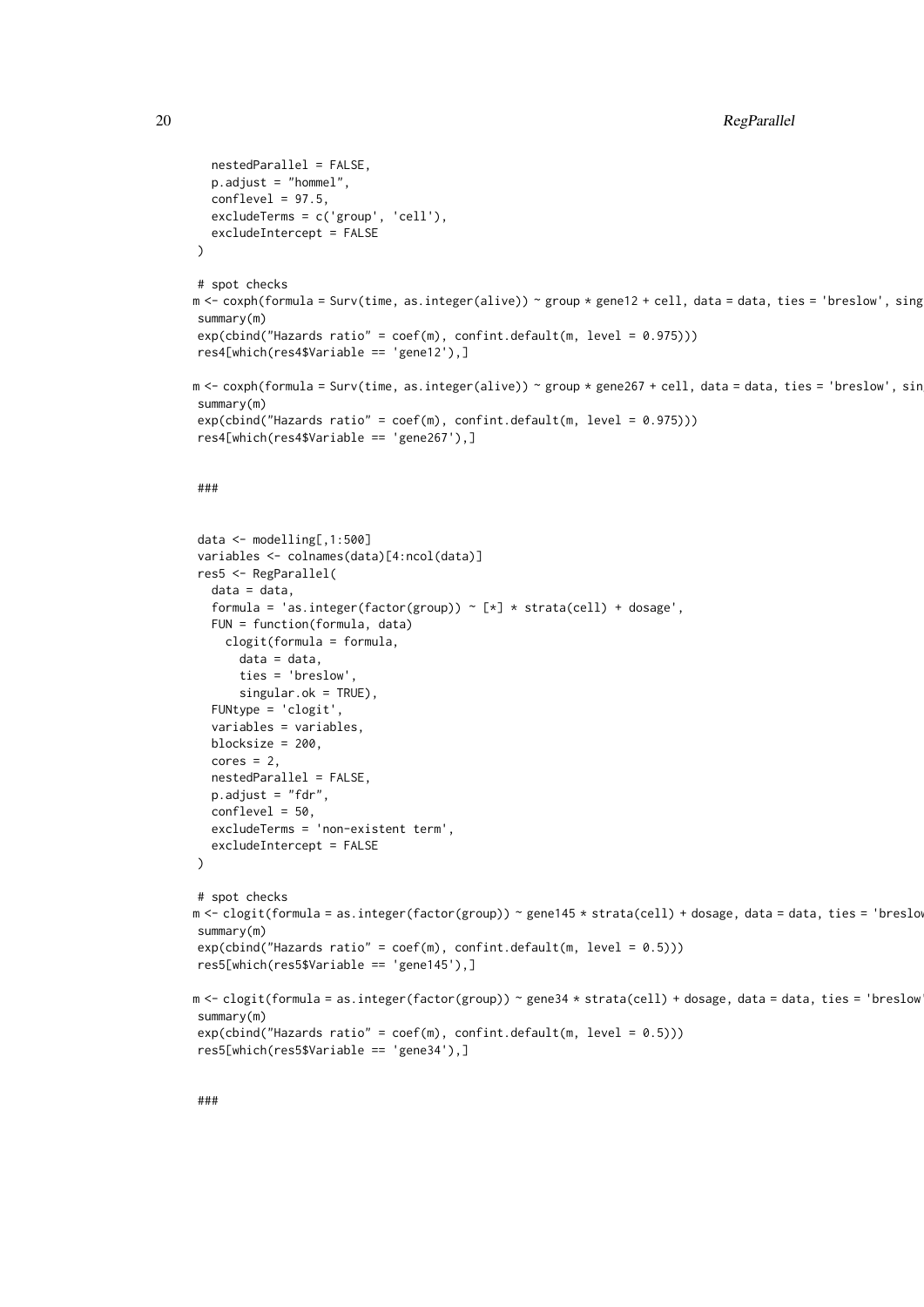#### RegParallel 21

```
data \leq modelling[, 1:5000]
variables <- colnames(data)[4:ncol(data)]
res6 <- RegParallel(
  data = data.
  formula = 'as.numeric(factor(cell)) ~ [*]:dosage',
  FUN = function(formula, data)
    bayesglm(formula = formula,
      data = data,
      prior.mean = 2).
  FUNtype = 'bayesglm',
  variables = variables,
  blocksize = 500,
  cores = 2,nestedParallel = FALSE,
  p.adjust = "fdr",
  conflevel = 99,
  excludeTerms = NULL,
  excludeIntercept = FALSE
\lambda# spot checks
m <- bayesglm(formula = as.numeric(factor(cell)) ~ gene1645:dosage, data = data, prior.mean = 2)
summary(m)
exp(cbind('Odds ratio'' = coef(m), confint.default(m, level = 0.99)))res6[which(res6$Variable == 'gene1645'),]
m <- bayesglm(formula = as.numeric(factor(cell)) ~ gene3664:dosage, data = data, prior.mean = 2)
summary(m)
exp(cbind("Odds ratio" = coef(m), confint.default(m, level = 0.99)))
res6[which(res6$Variable == 'gene3664'),]
###
data <- modelling[,1:5000]
data[,4:ncol(data)] <- asinh(scale(data[,4:ncol(data)]))
variables <- colnames(data)[4:ncol(data)]
res7 <- RegParallel(
  data = data,
  formula = 'as.numeric(factor(cell)) \sim [*] + group * dosage',
  FUN = function(formula, data)
    glm.nb(formula = formula,
      data = data),
  FUNtype = 'glm.nb',
  variables = variables,
  blocksize = 500,
  cores = 2.
  nestedParallel = FALSE,
  p.adjust = "BY",
  conflevel = 95.excludeTerms = NULL,
  excludeIntercept = FALSE
\lambda# spot checks
```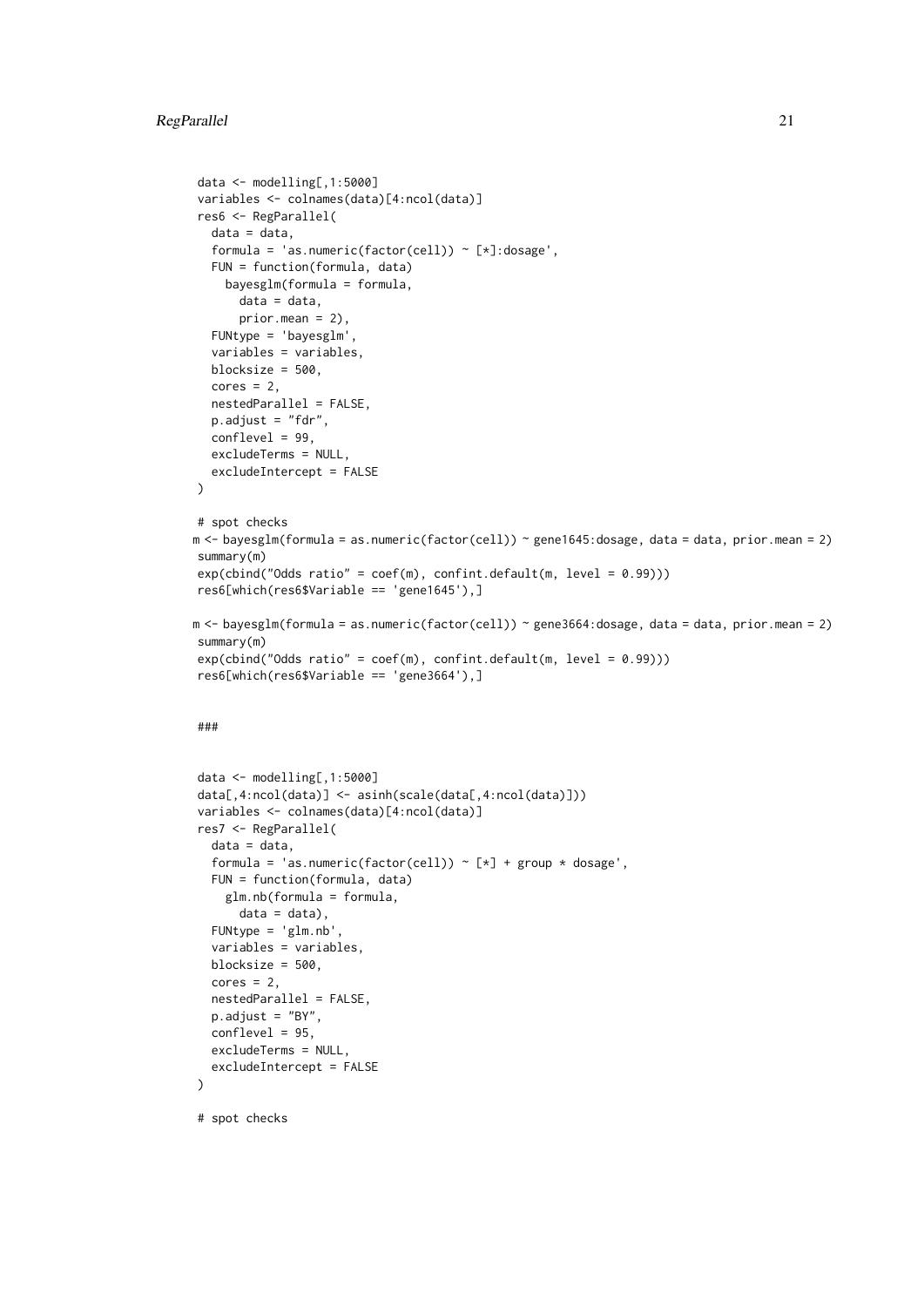```
m <- glm.nb(formula = as.numeric(factor(cell)) ~ gene99 + group * dosage, data = data)
summary(m)
exp(cbind("Odds ratio" = coef(m), confint.default(m, level = 0.95)))res7[which(res7$Variable == 'gene99'),]
m <- glm.nb(formula = as.numeric(factor(cell)) ~ gene2000 + group * dosage, data = data)
summary(m)
exp(cbind("Odds ratio" = coef(m), confint.default(m, level = 0.95)))res7[which(res7$Variable == 'gene2000'),]
```